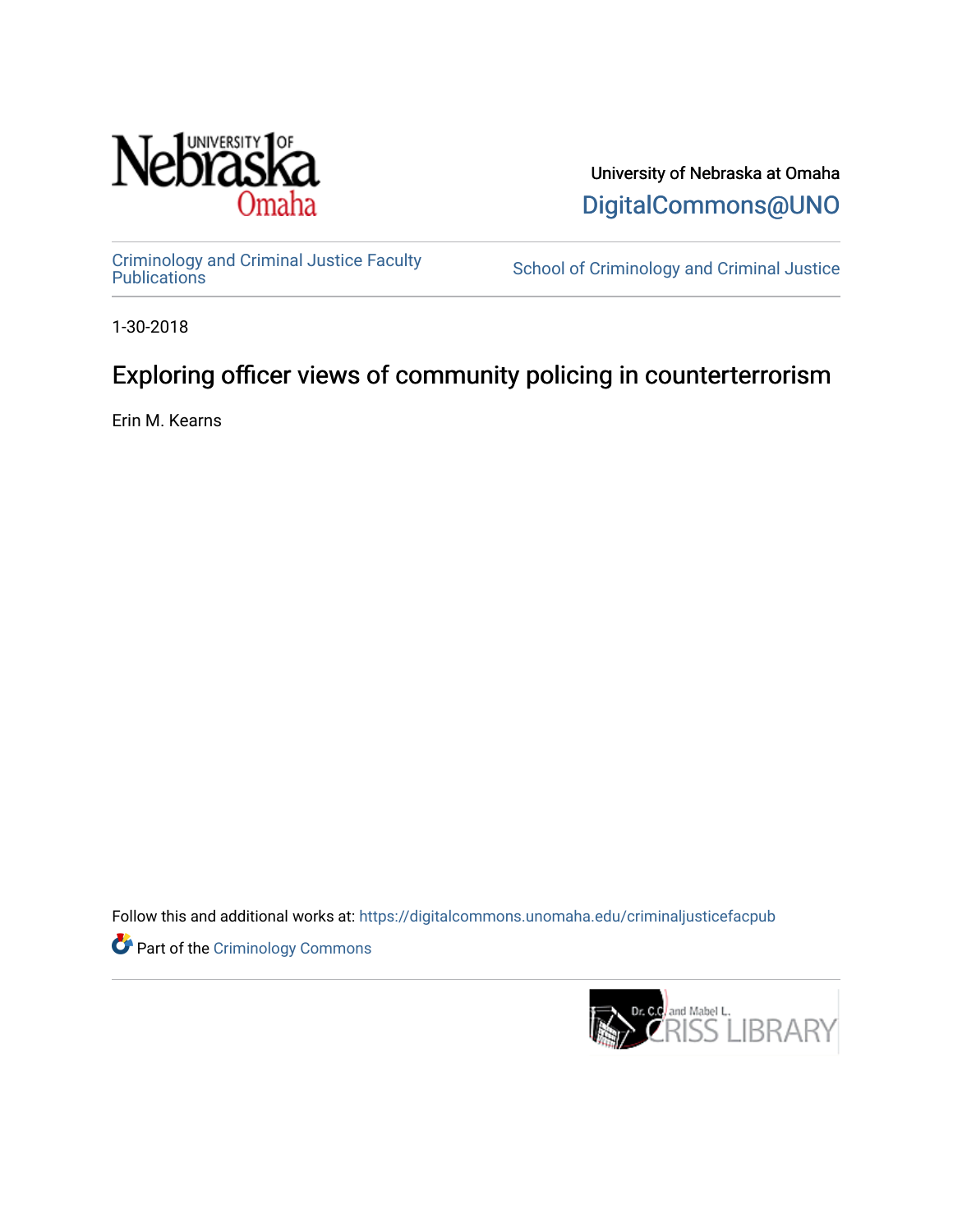# **Exploring officer views of community policing in counterterrorism**

Erin M. Kearns, Department of Criminology and Criminal Justice, University of Alabama, Tuscaloosa, AL, USA

# **ABSTRACT**

Recently there has been increased emphasis on actionable intelligence in counterterrorism. Building from the process-based model of regulation, police chiefs and scholars generally agree that community policing has promise in this regard. Yet, it is not clear the extent to which police officers concur. Since officers are in a position to implement community policing practices, it is important to understand variants in officerlevel support. Using data collected from 741 officers in three departments, this project explores officer-level views of community policing's utility to address terrorism and more common crimes. Overall, officers view community policing as appropriate to address both common crimes and terrorism. Results suggest that department-level policy itself is not the key driver of support. Rather, an officer's own experience with community policing and support for the practice in general determine views on community policing in counterterrorism. Results also highlight the importance of comparative research across departments.

# **KEYWORDS**

Community policing; procedural justice; legitimacy; counterterrorism; surveys

'Stopping terrorists requires detailed, accurate, and timely community-level intelligence. In many ways the community-oriented approach favored by successful police departments is the same kind of approach that is most likely to uncover terrorist operations. Such investigations are long term, culturally sensitive, and microlevel.' Lafree and Hendrickson (2007, p. 783)

# **Introduction**

In recent years, a number of Americans have either perpetrated terrorist violence domestically or traveled to conflict zones to join terrorist organizations in Syria, Somalia, and elsewhere.<sup>1</sup> To prevent this, information from communities is critical to help law enforcement foil attacks and intercept people at risk for engaging in this violence. There is little debate that people are more likely to cooperate with police when they view law enforcement as legitimate (Sunshine & Tyler, 2003; Tyler, 2001). It is similarly clear that citizen perceptions of police are determined by the quality of interactions between the groups (Skogan, 2005; Tyler, 2005). The procedural justice model suggests that police legitimacy results from perceptions that police are fair in their treatment and decisions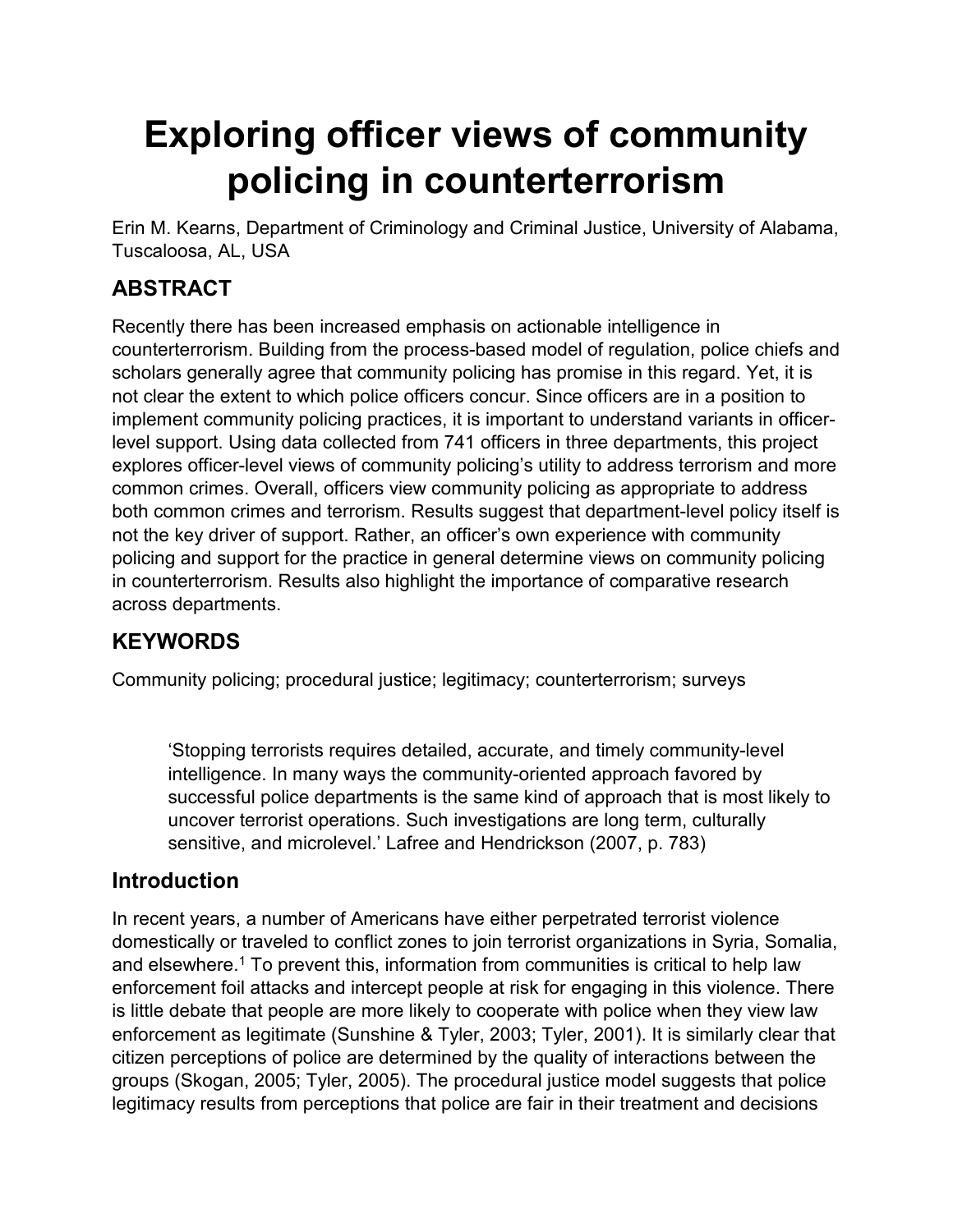(Tyler, 1990). Community policing is widely regarded as a tangible mechanism for enhancing procedural justice, increasing perceptions of police legitimacy, $2$  and building public trust (Department of Justice, 2015). As Worden and McLean (2017, p. 192) note, 'Community policing is procedurally just on a community scale.' Thus, facilitating relationships between the public and law enforcement may be critical to cooperation in counterterrorism (Carter & Carter, 2012; Murray, 2005).

From a law enforcement perspective, community policing has been widely adopted to build relationships with the public. When people view police more positively and have relationships with them, they are more likely to report crimes. Research suggests that this process is similar for common crimes and terrorism alike (Kearns, 2016; Sunshine & Tyler, 2003). From this, many police chiefs think that community policing and homeland security are compatible (Chappell & Gibson, 2009). However, previous research on police attitudes toward community policing in counterterrorism has been limited to top managers. To date, we do not know how individual officers view community policing in counterterrorism. Officers on the streets are the ones in a position to engage in relationship building, which makes understanding their levels of support for it all the more critical. Research has shown that individual officers differ in their support for community policing in general (Lurigio & Skogan, 1994). Thus, it is important to understand how officers view the utility of community policing in counterterrorism. This project addresses two questions: First, do officers differ in their support for community policing to address terrorism and more common crimes? And, if there are differences, why are some officers more supportive of community policing in counterterrorism than others?

This paper examines differences in officer-level support for community policing both to address terrorism and more common crimes. The next section engages with the literatures on community policing and counterterrorism policing efforts, and suggests why some police officers may be more supportive of community policing to address a range of crimes including terrorism. I then discuss my sampling frame, procedures, and analytic strategy. I conclude with the project's results, implications, and avenues for future research.

## **Literature review**

#### **What is community policing?**

Community policing is often discussed, yet more difficult to conceptualize and measure due to the range of possible actions that can fall within this framework. Community policing is generally focused on problem solving through mobilizing resources and adapting organizational function to foster community partnerships (Community Policing Consortium, 1994; Weisburd & Eck, 2004). Furthermore, part of community policing's core mission involves response to changes in the environment (Zhao, 1996).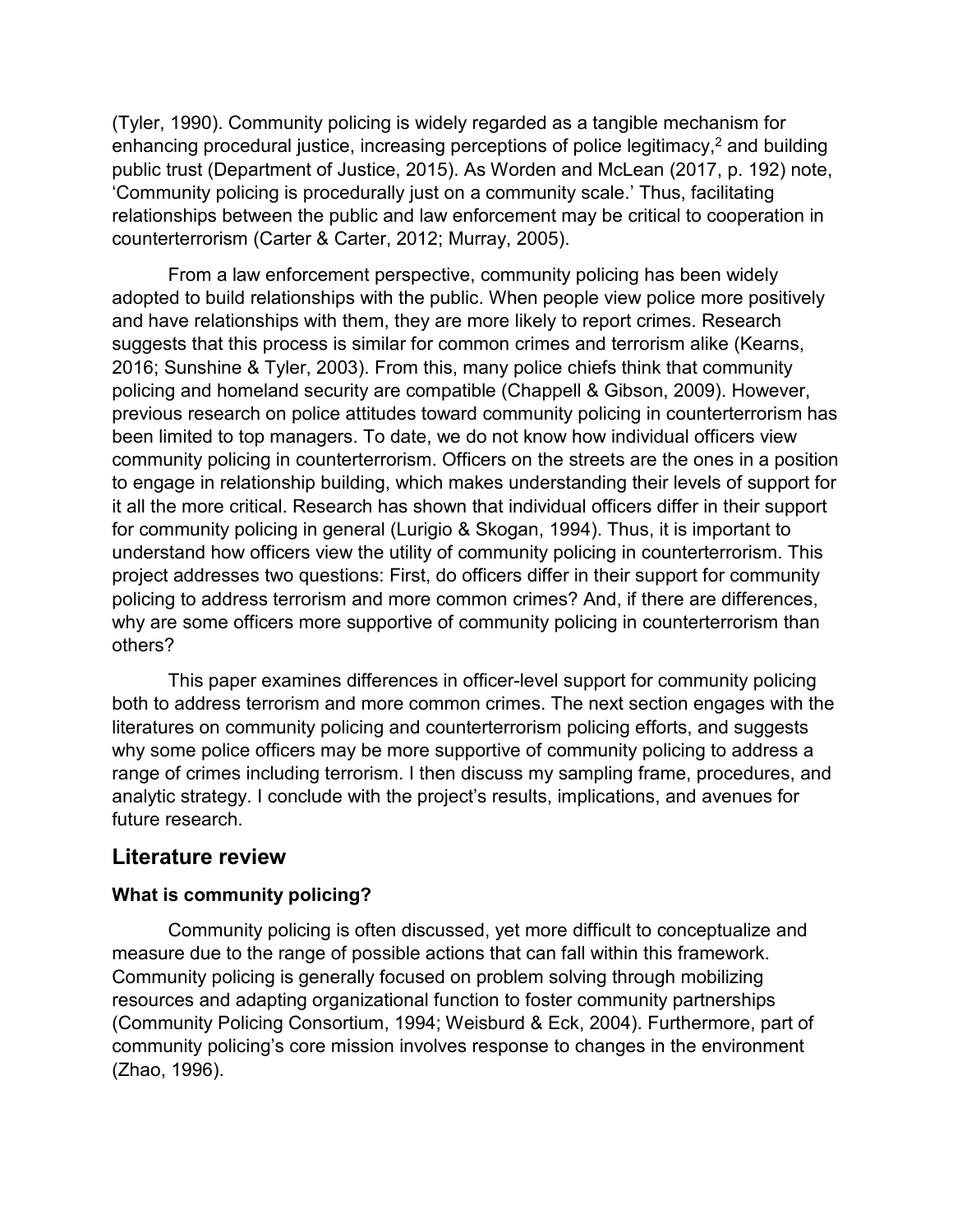Cordner (1995) acknowledged the challenges to conceptualizing community policing, as some claim it is 'a philosophy, not a program' (p. 1) while others argue that it is an empty term. He acknowledged that there are numerous common elements of community policing, and summarized them into three main dimensions: a philosophical dimension, a strategic dimension, and a programmatic dimension. Building on Cordner (1995) conceptualization, Skogan and Frydl (2004) argue that community policing can be viewed as both a philosophy and an organizational strategy. Under this conceptualization, community policing is comprised of four main components: police functions, decentralization, community engagement, and problem orientation. Similarly, Maguire and Wells (2009) state that community policing is comprised of three main characteristics: problem solving, community engagement and partnerships, and organizational adaptation. There is considerable overlap in these two conceptualizations of community policing, though Maguire and Wells also focus on the organizational requirements to implement community policing. Additionally, attention to issues salient to the community is critical to community policing. Over time, these issues may change. Thus, community policing requires ongoing innovation to changing needs, not merely a one-time adjustment to implement new programs (Skogan & Frydl, 2004; Maguire & Wells, 2009).

Goertz (2006) asserts that there is substantial attention paid to measurement and scaling within social science, but less attention on constructing concepts. He emphasizes the multidimensional and multilevel nature of concepts. In his framework, concepts are comprised of three levels: the basic level, the secondary level, and the indicator level. The basic level is the major concept that the researcher is investigating (community policing in this case). The secondary level is comprised of multiple dimensions of the basic level. The indicator level is at the level of operationalization where data is gathered to measure the concept. Using Goertz's framework and previous literature, I argue that community policing is comprised for four secondary level factors: police functions, organizational adaptations, problem orientation, and community engagement.

#### **Differences in officer support for community policing**

Police departments across the country have widely adopted community policing as a guiding philosophy. Yet, it is not clear how this translates to officer-level support for the practice in general and across different contexts. Police officers are diverse and approach their jobs in different ways, which can both help and hinder policy implementation (Paoline, 2004). In the case of community policing, street-level officers are often the ones in a position to implement the policy directives. Officer-level perspectives on appropriate policing can impact the extent to which policy – including putting the procedural justice model into practice – is implemented (Worden & McLean, 2017). Research shows that there is variation in support for community policing among individual police officers (Lurigio & Skogan, 1994). Factors such as an officer's age and race impact their support for community policing in general (Lewis, Rosenberg, & Sigler,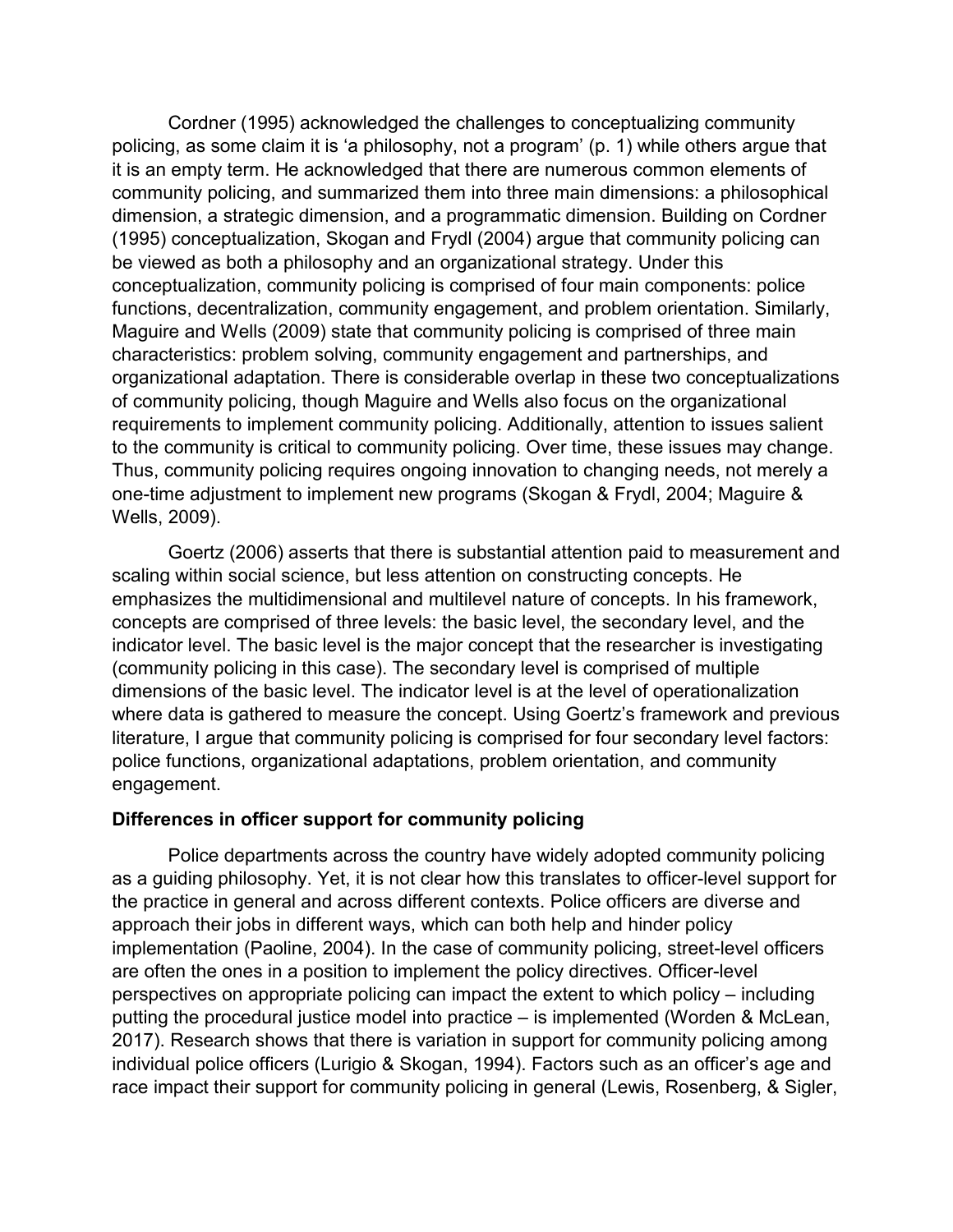1999; Lurigio & Skogan, 1994; Novak, Alarid, & Lucas, 2003; Skogan & Hartnett, 1997). Research also shows that officers differ in support for community policing across racial groups (Kearns, 2017). Since community policing allows for officers to dynamically respond to situations and concerns in the community, it also increases the opportunity for principal-agent issues to arise. If an officer is supportive of community policing and that is departmental policy, then there should be fewer barriers to engage in the practice. Conversely, the decentralized nature of community policing makes it more difficult to identify and address non-compliance. Officers who are less supportive of community policing may be more likely to ignore leadership's directives. Thus, it is important to understand what impacts officer-level support for community policing overall and how that support changes across contexts, including in counterterrorism.

#### **Community policing in counterterrorism**

The need to combat terrorism and violent extremism has raised questions about the appropriate practices that law enforcement should employ to this end. Some scholars have argued that community policing should be abandoned in counterterrorism in favor of more intelligence and data driven efforts (Davis et al., 2010; Murray, 2005; Oliver, 2004, 2006). Similarly, many agencies have felt pressure to jettison community oriented policing practices for more aggressive approaches (Friedmann & Cannon, 2007). Yet, more aggressive approaches are antithetical to the process-based model of regulation, which posits that people evaluate police behavior using criteria from procedural justice (Tyler, 2003). Further, when police behave in a more procedurally just way, this can increase perceptions of police legitimacy and make people more likely to obey and cooperate (Tyler, 2001).

For effective counterterrorism, collaborations that build trust between communities and law enforcement are critical to cultivate information networks (Aziz, 2014; Briggs, 2010; Murray, 2005; Tyler, 2011). Building from this, others have focused on community policing as a mechanism to increase procedural justice and foster citizen cooperation with police in counterterrorism where tradition intelligence methods are insufficient (Clarke & Newman, 2006; Innes, 2006; Kelling & Coles, 2011; Maguire & Wells, 2009; McGarrell, Freilich, & Chermak, 2007; Mockaitis, 2003). This need not be different from other crime control efforts, which also rely on citizen cooperation. In fact, many law enforcement leaders agree that community policing can be a beneficial counterterrorism tool (Henry, 2002). For example, a survey of police chiefs in Virginia found that over 85% thought that community policing and homeland security were compatible (Chappell & Gibson, 2009). Yet, the extent to which officers agree is unknown.

Community policing has traditionally focused on addressing more visible crimes through relationship building with the community, particularly in urban areas (MacDonald, 2002; Maguire & Wells, 2009). Yet, terrorism threats are different from common crimes in two key ways. First, being pushed to violent extremism more commonly occurs behind closed doors. This highlights the needs for informants within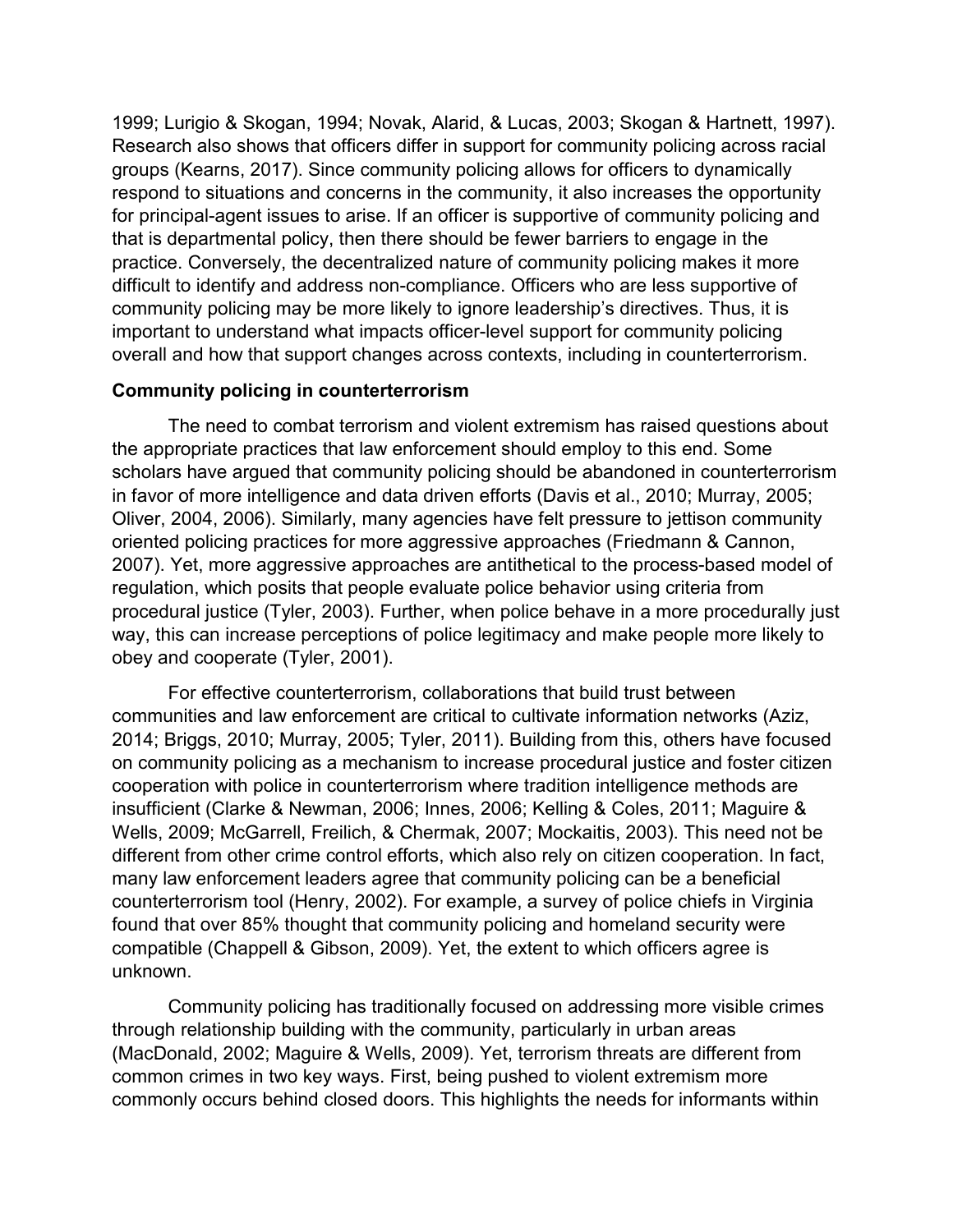the communities to alert police to suspicious activity that happens in private (Williams, Horgan, & Evans, 2016). Second, unlike more common crimes, which tend to be concentrated in urban areas, many of the worst terrorist attacks in the United States were planned in suburban or rural areas (LaFree & Bersani, 2014). Thus, with more terrorism threats possibly coming from suburban and rural areas, local law enforcement in these non-urban areas may be poised to make an impact in counterterrorism.

Local law enforcement officers often play critical roles in identifying and dismantling terrorist plots and apprehending suspected terrorists after attacks. Timothy McVeigh, for example, was apprehended during a routine traffic stop for failing to have a tag on the vehicle he was driving just after perpetrating the Oklahoma City Bombing (Marcoa, 2015). Similarly, during a robbery investigation in 2005, local police in Torrance, California discovered jihadist propaganda and evidence of plans to attack targets in the United States. Four men were arrested, three were convicted and one was sent to psychiatric care in a federal prison (Department of Justice, [DOJ], 2005). These are just two examples of the critical role that local law enforcement plays in counterterrorism. Law enforcement leadership acknowledges the potential promise of community policing in counterterrorism. Yet, it is not clear whether individual officers – those in a position to actually build these relationships – agree.

Academics and police chiefs generally think that community policing is compatible with counterterrorism (e.g. Chappell & Gibson, 2009; Clarke & Newman, 2006). In this way, policing terrorism does not have to be different from policing other crimes (Holden, 2009). Building from path dependency theory, $3$  officers who already engage in community policing should be more likely to think community policing is appropriate in counterterrorism. In contrast, officers who do not engage in community policing overall would have a more difficult time seeing its utility in counterterrorism specifically. Thus, support for community policing in counterterrorism may be explained by the extent to which community policing practices are generally employed by the department overall. Departments – and their officers – that already engage in community policing need only make minor adjustments to adapt this model to counterterrorism. From this train of logic, I expect that:

H1: Law enforcement officers who use community policing in general will have more positive views about relationship building in counterterrorism.

Beyond department-level policy, officers can make individual determinations about how to engage with communities and how this varies across contexts. From a citizen perspective, general views of law enforcement influence specific views (Brandl, Frank, Worden, & Bynum, 1994) yet general and specific views can differ in meaningful ways (Kearns, 2016). Similarly, some police officers think that procedural justice approaches are appropriate in some situations or with some people but not others (Worden & McLean, 2017). More broadly, research shows that general and specific attitudes are related but distinct for issues such as equality (Sibley, Liu, & Kirkwood, 2006), environmentalism (Vining & Ebreo, 1992), and political opinion (Fiorina, Abrams,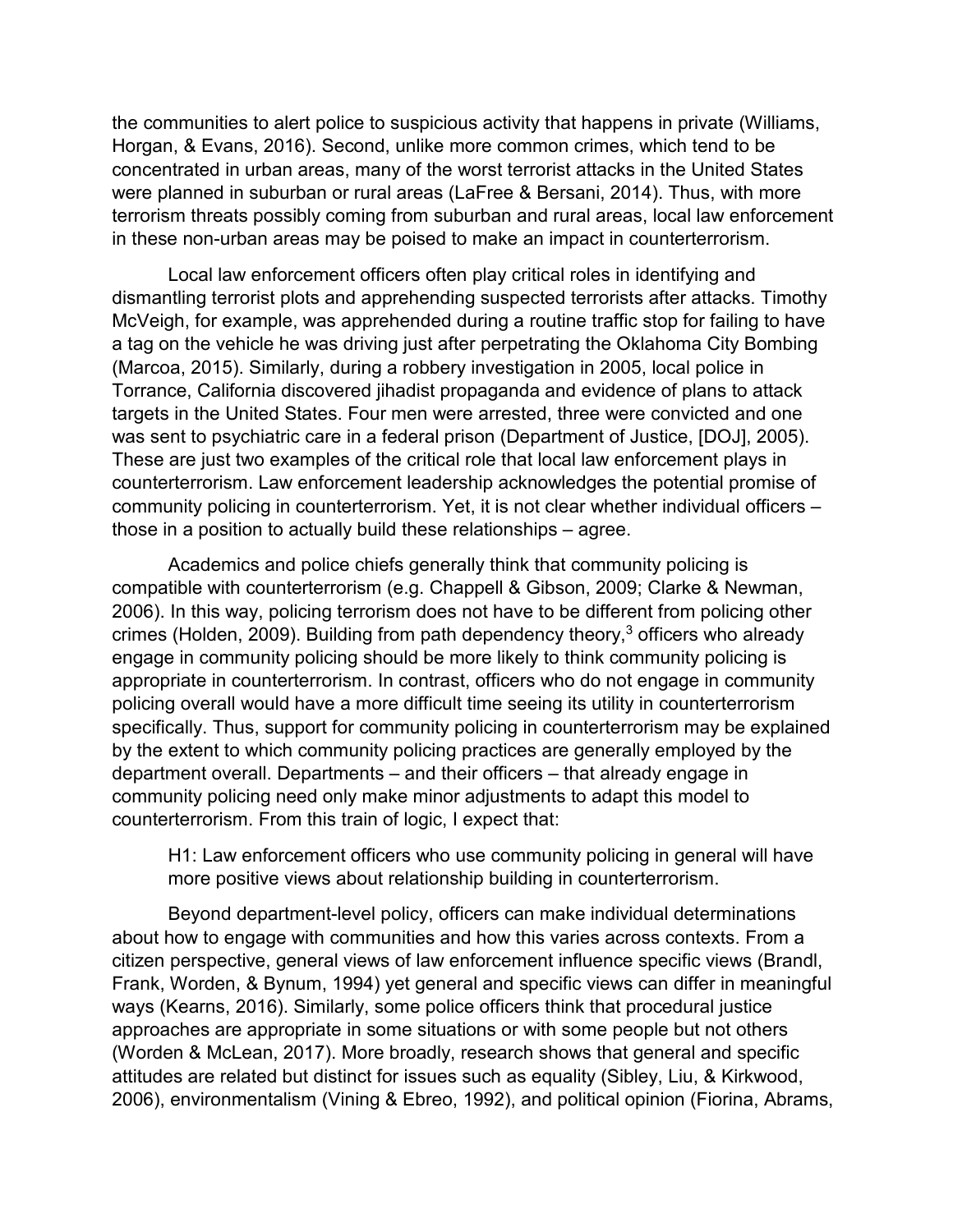& Pope, 2005). Following this, it is not safe to assume that an officer who generally supports community policing will do so equally across contexts. Still, officers who have greater buy-in for community policing overall should be more supportive of this policy across contexts. This leads to the second hypothesis:

H2: Law enforcement officers who support community policing will have more positive views about relationship building in counterterrorism.

#### **Alternative explanation**

Some may argue that department-level policies explain differences in community policing across crime types. In fact, police chiefs tend to do just this by stating that their officers engage in community policing because that is the policy. Chiefs and senior leadership make decisions on what issues are priorities at the departmental-level and how those priorities should be addressed. If the department leaders prioritize community policing, then these directives will be sent down to the officers in a position to act upon this mission. This assumes, however, that officers will follow all – or at least most – directives. Yet, some departments' leaders state that community policing occurs even when evidence of such practices is lacking (Ortiz, Hendricks, & Sugie, 2007). If department-level policies explain differences in community policing, then we would expect to see variance between departments, but little variance between officers in the same department. I examine this alternative explanation on community policing in counterterrorism.

## **Methodology**

### **Sample**

Data for this project were collected from officers in three police departments in the Washington D.C. metropolitan area. Each department emphasizes community policing as a policy, which was articulated by each chief, outlined in each department's mission, and demonstrated in each department's activities and public messaging. The participating departments are in the same metropolitan area to control for environmental factors that could impact community policing as best as possible. The departments vary in size of the force, area covered, population, and population density. Department 1 is mostly suburban. Department 2 is a mix of urban and suburban neighborhoods. Department 3 is a mix of suburban and rural areas.

Across the three departments 741 officers had the opportunity to participate in this study between March and May 2016. In total, 713 officers completed the survey while 28 either declined or turned in incomplete surveys.<sup>4</sup> Since data were collected from each squad in each department, every patrol officer should have had the opportunity to participate. Although some officers were absent from roll calls, this should be random and was unavoidable.<sup>5</sup>

#### **Procedure**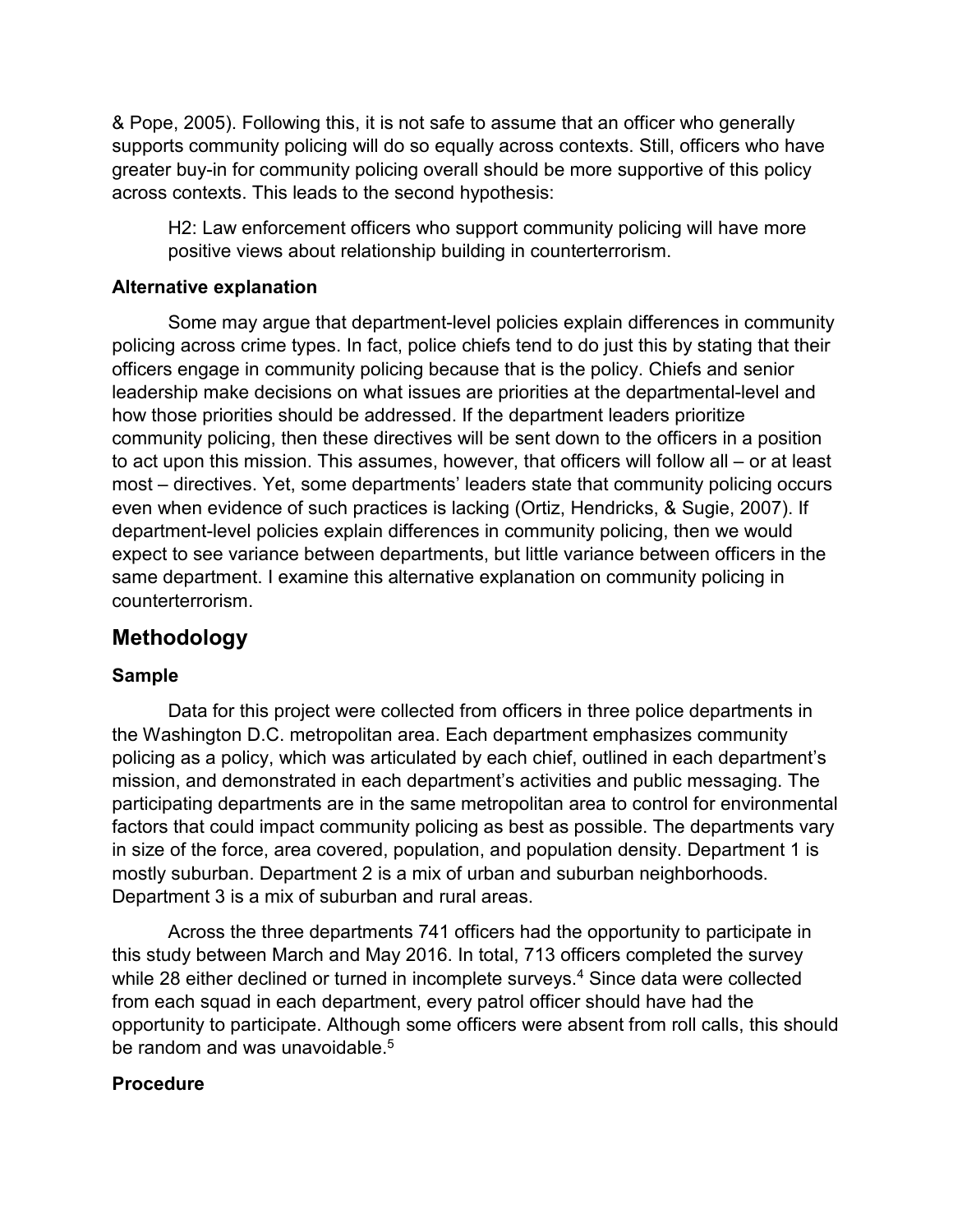By collecting data from individual officers in multiple departments, I compare responses both within and across departments. As is common in policing scholarship, I used roll call surveys to examine officer-level views on community policing to address terrorism as compared to more common crimes. I first obtained permission from each department's chief. Each chief provided me a contact in the department to facilitate data collection. Neither the chief nor any other member of the department was involved in the data collection itself. Prior to each roll call, my contact emailed shift supervisors to let them know that I would be there to collect data and that participation was voluntary. At each roll call, I introduced the study and myself and asked the officers for their consent to participate. I reminded officers that participation was voluntary and anonymous. I told officers that anyone who did not want to participate could either refuse a survey or turn in a blank survey and nobody would know if they had participated. I also made it clear that only aggregate responses would be shared publically.

#### **Survey design**

Participants first answered basic demographic questions as a warm up. They then answered a series of questions to measure their experience with community policing practices followed by a series of questions about their support for community policing in general. Participants were then asked about the extent to which community policing is appropriate to address a range of crimes.

The outcome variable for both hypotheses is support for community policing in counterterrorism. To measure this, participants were asked the degree to which 'Policing practices that focus on building relationships $6$  with the public are appropriate to address **Exercice** : ' Participants evaluated this question for six crimes: vandalism, breakins, gang activity, domestic violence, homicide, and terrorism activity. Responses were measured on a 7-point scale where higher scores indicate more support for community policing to address each crime.7

The independent variables in this study are: experience with community policing in general and support for community policing<sup>8</sup> in general.<sup>9</sup> For hypotheses 1, I conceptualize community policing<sup>10</sup> as being comprised of the four key elements: police functions, operational adaptations, problem orientation, and community engagement. Police functions were measured with seven items, $11$  operational adaptations were measured with eight items,<sup>12</sup> and problem orientation<sup>13</sup> and community engagement<sup>14</sup> were measured with three items each. Departments and their officers can also engage in behaviors that undermine community policing. These countervailing forces were measured with six items.15 Altogether, experience with community policing was measured with twenty-seven items. All items were added to create a composite score for experience with community policing.<sup>16</sup> Scores ranged from 63 to 173 ( $N = 668$ ,  $M = 130.32$ , SD = 16.53,  $\alpha = 0.72$ ) where higher scores indicate more experience with community policing. For hypothesis 2, support for community policing is measured with eight items.<sup>17</sup> Again, items were added to create a composite score for support for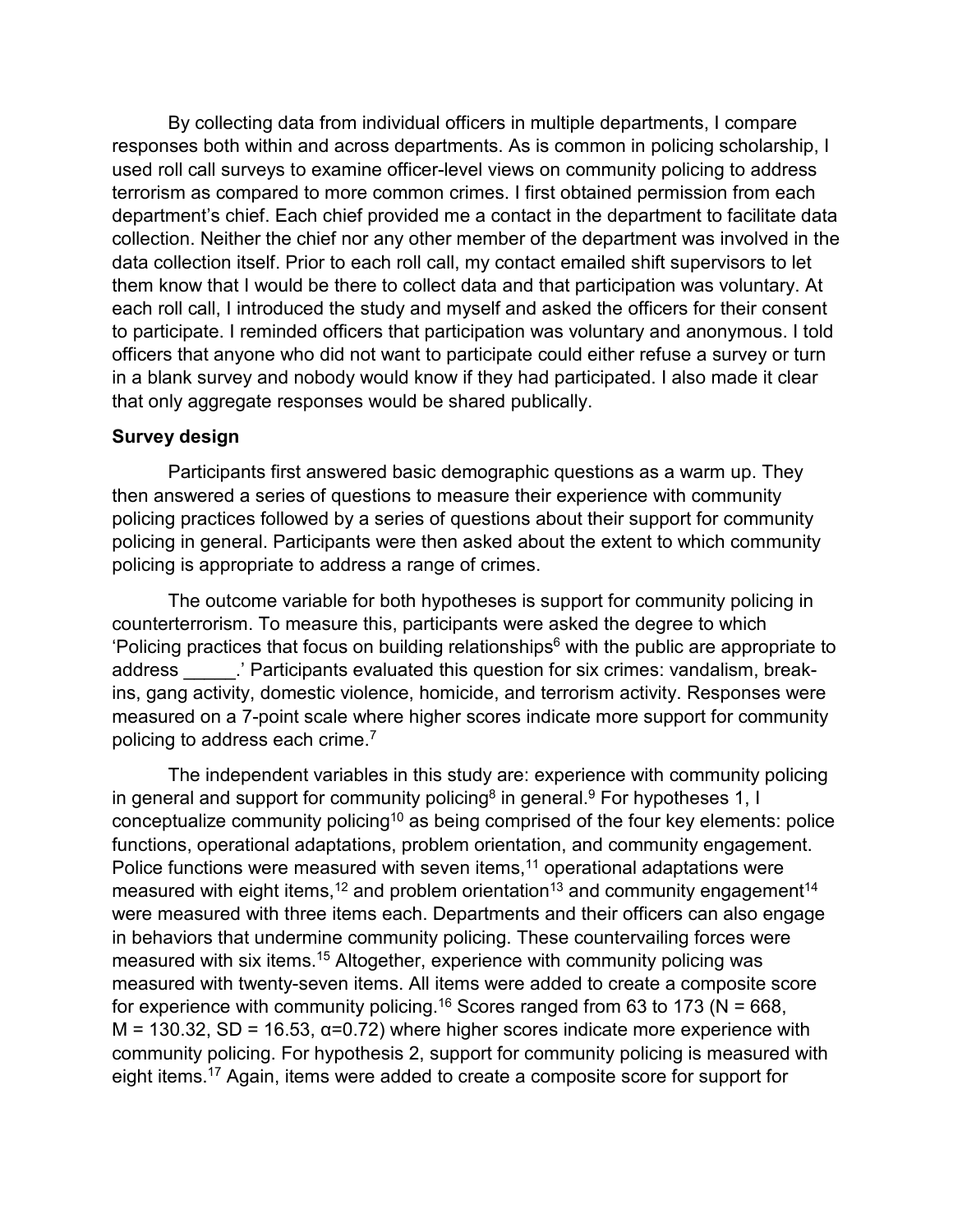community policing. Scores ranged from 25 to 56 ( $N = 711$ ,  $M = 42.50$ , SD = 6.16, α=0.80) where higher scores indicate greater support for community policing in general.

## **Results**

#### **Descriptive statistics**

Officers generally agree that relationship building is compatible with counterterrorism ( $N = 712$ ,  $M = 5.69$ ,  $SD = 1.82$ ). Support for community policing in counterterrorism varies for officers within each department, but does not vary across departments,  $F(2, 709)=0.94$ ,  $p = 0.39$ . This demonstrates that there are not average department-level differences in support for community policing in counterterrorism. Contrary to the alternative explanation, this suggests that individual preferences may be a stronger driver of support than department policy. For comparative purposes, I also average each officer's support for community policing to address the five non-terrorism crimes (vandalism, break-in, gang activity, domestic violence, and homicide) and compare support for each crime individually. Officers are generally supportive of community policing across all crime types,  $(N = 711, M = 5.57, SD = 1.27)$ . A simple ttest shows that, overall, officers indicated that community policing was more appropriate in counterterrorism than in more common crime control  $(t(710)=2.34, p = 0.01)$ , though Department 1 drove this result  $(t(414)=2.43, p = 0.008)$  and it is not significant for the other two departments. These findings suggest that officers think community policing is at least as appropriate to address terrorism as it is to address more common crimes,  $18$ and also highlights differences across departments.

All three departments' chiefs stated that they engaged in community policing. Yet, experience with community policing differs across departments, F(2, 665)=6.05, p = 0.003. Officers in Department 1 had less experience with community policing on average than officers in the other two departments (p < 0.001). Additionally, there is also a good deal of variance in stated experience within each department. This suggests that department-level policies impact officer behavior but policy is not the driving force for engagement in community policing. In contrast with experience, support for community policing in general does not differ across departments, F(2, 708)=1.18, p = 0.31. Again, there is variance in general support for community policing within each department, which suggests individual-level factors are at play. Descriptive information about the key variables and additional demographic information about the departments and officers are show in Table 1.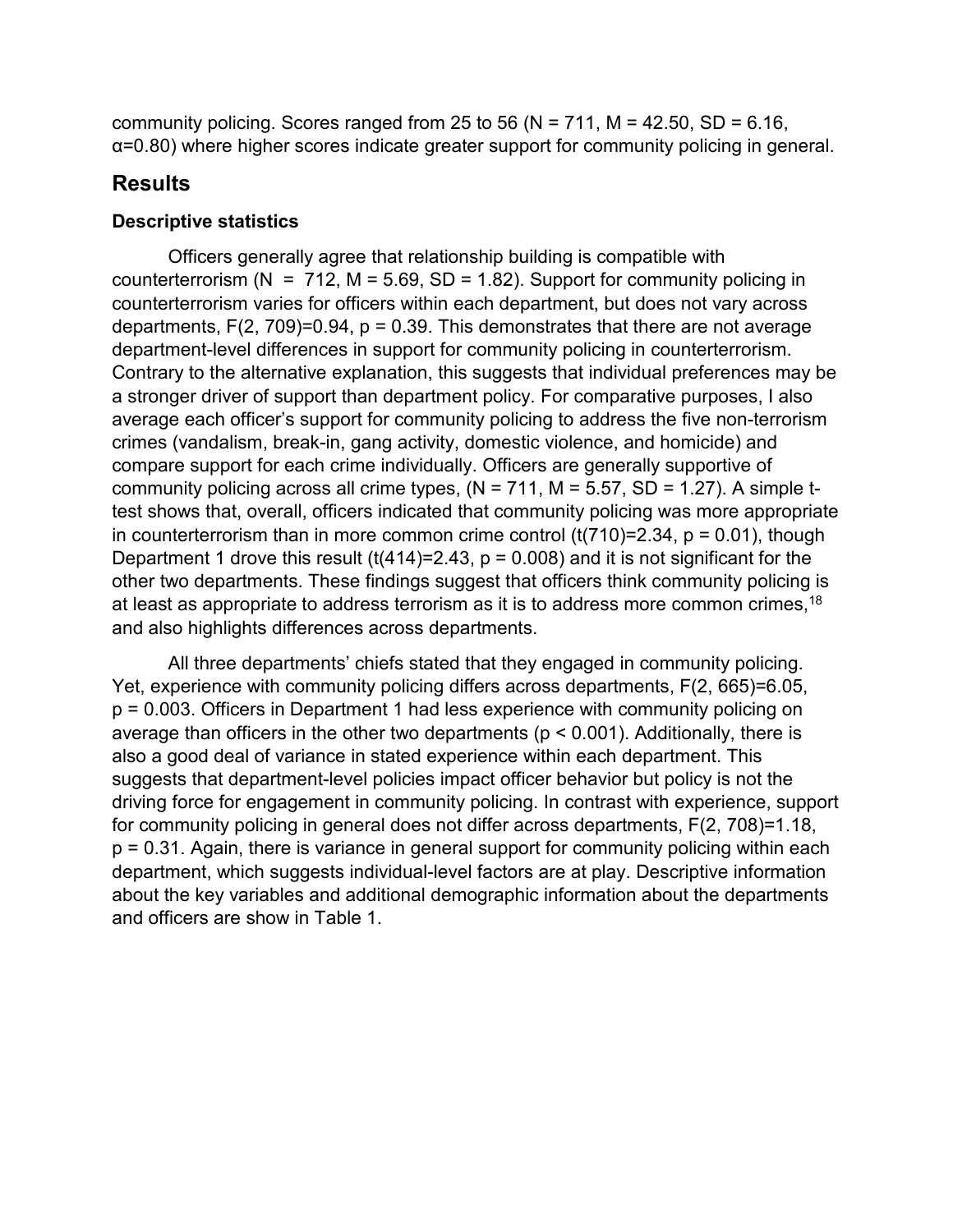| Variable                                  | Department 1 | Department 2 | Department 3 |  |
|-------------------------------------------|--------------|--------------|--------------|--|
| <b>Gender: Male</b>                       | 88.19%       | 82.96%       | 88.68%       |  |
| <b>Gender: Female</b>                     | 11.81%       | 17.04%       | 11.32%       |  |
| Age: 18-24                                | 10.92%       | 6.82%        | 10.69%       |  |
| Age: 24-34                                | 41.44%       | 56.82%       | 45.28%       |  |
| Age: 35-44                                | 30.27%       | 20.45%       | 28.30%       |  |
| Age: 45+                                  | 17.37%       | 15.91%       | 15.72%       |  |
| <b>Education: No college</b>              | 32.45%       | 8.89%        | 20.63%       |  |
| <b>Education: Some college</b>            | 67.55%       | 91.11%       | 79.38%       |  |
| Race: Caucasian                           | 81.14%       | 81.34%       | 84.28%       |  |
| Race: African-American                    | 6.95%        | 11.19%       | 6.92%        |  |
| Race: Asian                               | 5.96%        | 2.99%        | 3.77%        |  |
| Race: Hispanic                            | 7.69%        | 11.94%       | 10.05%       |  |
| Race: Middle Eastern                      | 0.50%        | 1.52%        | 1.89%        |  |
| <b>Politics: Liberal</b>                  | 3.76%        | 9.30%        | 10.90%       |  |
| <b>Politics: Moderate</b>                 | 37.84%       | 30.23%       | 32.69%       |  |
| <b>Politics: Conservative</b>             | 58.40%       | 60.47%       | 56.41%       |  |
| <b>Foreign Born</b>                       | 11.41%       | 8.96%        | 11.18%       |  |
| <b>Bilingual</b>                          | 22.87%       | 22.39%       | 24.84%       |  |
| DV (Support for COP in counter-terrorism) | Mean: 5.70   | Mean: 5.52   | Mean: 5.81   |  |
|                                           | SD: 1.81     | SD: 1.90     | SD: 1.79     |  |
|                                           | Var: 3.26    | Var: 3.59    | Var: 3.19    |  |
| IV1 (Experience with COP in general)      | Mean: 128.46 | Mean: 133.37 | Mean: 132.51 |  |
|                                           | SD: 17.10    | SD: 14.46    | SD: 16.13    |  |
|                                           | Var: 292.50  | Var: 209.19  | Var: 260.06  |  |
| IV2 (Support for COP in general)          | Mean: 42.20  | Mean: 42.88  | Mean: 42.96  |  |
|                                           | SD: 6.04     | SD: 6.35     | SD: 6.28     |  |
|                                           | Var: 36.49   | Var: 40.36   | Var: 39.45   |  |

Table 1. Demographics and descriptive variables by department.

## **Analyses**

Data for this project were collected from individual officers across three departments in the Washington, D.C. metropolitan area.19 It is reasonable to expect that departmental culture impacts individual experiences and views. Since there were a small number of departments, hierarchical models are not optimal to account for officers being nested within departments (see Gelman & Hill, 2006). Rather, department-level effects are controlled for using dummy variables for two of the three departments in all models. As a robustness check, I also estimated each model for departments separately.

The dependent variable in all analyses is measured on a 7-point scale, so models are estimated with ordered logistic regression. To ease the substantive interpretation of each variable, odds ratios are reported. Additionally, since the key independent variables use different scales, standardized coefficients are also presented to allow for meaningful comparison of the relative impact of each variable on the outcome. Prior research shows that officer-level variables like age and race impact support for community policing in general (Lewis et al., 1999; Lurigio & Skogan, 1994; Novak et al., 2003; Skogan & Hartnett, 1997), so I estimated all models to include officer gender and age.20 Table 2 shows the results for the overall sample.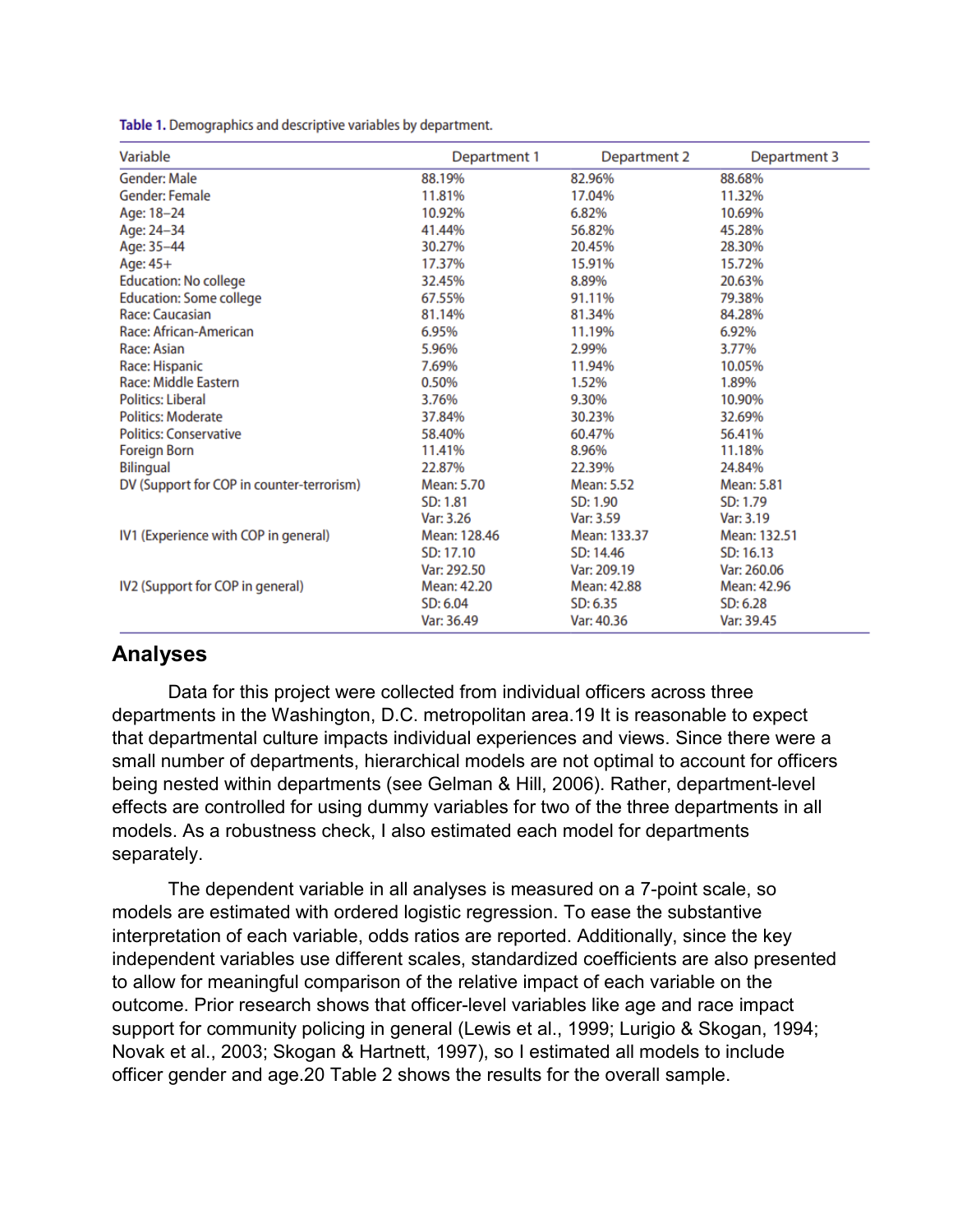As expected, officers who have more experience using community policing practices and those who are more supportive of community policing in general are consistently more supportive of community policing in counterterrorism and across other crimes. A one-point increase in support for community policing produces, on average, a 7% increase in the odds of being more supportive of the practice in counterterrorism. For a one-point increase in community policing experience, there is a 2% change in odds of being more supportive of community policing in counterterrorism. These results are largely consistent across each crime type.

|                       | Counter-<br>terrorism | <b>Other Crimes</b><br>(average) | Vandalism | <b>Break-in</b> | <b>Gang activity</b> | <b>Domestic</b><br><b>Violence</b> | Homicide   |
|-----------------------|-----------------------|----------------------------------|-----------|-----------------|----------------------|------------------------------------|------------|
| <b>CP Experience</b>  | $1.02***$             | $1.03***$                        | $1.02***$ | $1.02***$       | $1.02***$            | $1.03***$                          | $1.02***$  |
|                       | (0.006)               | (0.005)                          | (0.006)   | (0.005)         | (0.006)              | (0.006)                            | (0.006)    |
|                       | $[0.25]$              | [0.41]                           | [0.29]    | [0.30]          | [0.31]               | [0.45]                             | [0.29]     |
| <b>Support for CP</b> | $1.07***$             | $1.10***$                        | $1.10***$ | $1.09***$       | $1.12***$            | $1.06***$                          | $1.07***$  |
|                       | (0.02)                | (0.02)                           | (0.02)    | (0.02)          | (0.02)               | (0.02)                             | (0.02)     |
|                       | [0.40]                | [0.57]                           | [0.61]    | [0.53]          | [0.68]               | [0.37]                             | [0.41]     |
| Male                  | $1.45^+$              | 1.14                             | 1.38      | 1.20            | 1.29                 | 1.05                               | 0.99       |
|                       | (0.29)                | (0.23)                           | (0.28)    | (0.23)          | (0.28)               | (0.21)                             | (0.19)     |
|                       | [0.12]                | [0.04]                           | [0.11]    | [0.06]          | [0.09]               | [0.02]                             | $[-0.004]$ |
| Age                   | $1.22*$               | 1.06                             | 1.10      | 1.07            | 1.10                 | 1.03                               | 1.01       |
|                       | (0.10)                | (0.08)                           | (0.09)    | (0.09)          | (0.10)               | (0.08)                             | (0.08)     |
|                       | [0.18]                | [0.04]                           | [0.09]    | [0.06]          | [0.09]               | [0.03]                             | [0.007]    |
| Department 1          | 1.35                  | 1.28                             | 1.18      | 1.06            | 1.18                 | 1.21                               | 1.24       |
| (dummy)               | (0.25)                | (0.24)                           | (0.24)    | (0.21)          | (0.24)               | (0.23)                             | (0.25)     |
|                       | [0.15]                | [0.12]                           | [0.08]    | [0.03]          | [0.08]               | [0.09]                             | [0.15]     |
| Department 3          | 1.28                  | $1.55*$                          | 1.38      | 1.06            | 1.44                 | 1.51 <sup>†</sup>                  | $1.72*$    |
| (dummy)               | (0.31)                | (0.34)                           | (0.32)    | (0.21)          | (0.36)               | (0.35)                             | (0.40)     |
|                       | [0.14]                | [0.18]                           | [0.14]    | [0.04]          | [0.15]               | [0.21]                             | [0.28]     |
| <b>Observations</b>   | 647                   | 646                              | 647       | 647             | 646                  | 647                                | 647        |

Table 2. Community policing in counterterrorism.

Notes: Ordered logistic regression models. Odds ratios presented with robust standard errors in parentheses. Constants not reported. X-standardized coefficients in brackets to allow for comparison of the relative impact of each variable.

$$
^{\dagger}p<0.10.
$$

\* $p$  < 0.05; \*\* $p$  < 0.01; \*\*\* $p$  < 0.001.

Since community policing experience and support are on different scales, xstandardized coefficients allow for comparison of their relative impact on support for community policing in counterterrorism. When comparing the magnitude of these effects, support for community policing has a greater impact than experience. A onestandard deviation increase in general support has a larger (0.40 increase in log odds) impact than a one-standard deviation increase in experience (0.25 increase in log odds) on support for community policing in counterterrorism. Across crime types, the substantive impact of both community policing experience and support is similar. One notable exception is domestic violence where experience matters more than support. Support for community policing in general is a stronger predictor of support for community policing to address gang activity, vandalism, and break-ins than it is to address domestic violence, homicide, and terrorism. This suggests that the same mechanisms lead to context-specific support for community policing across crime types,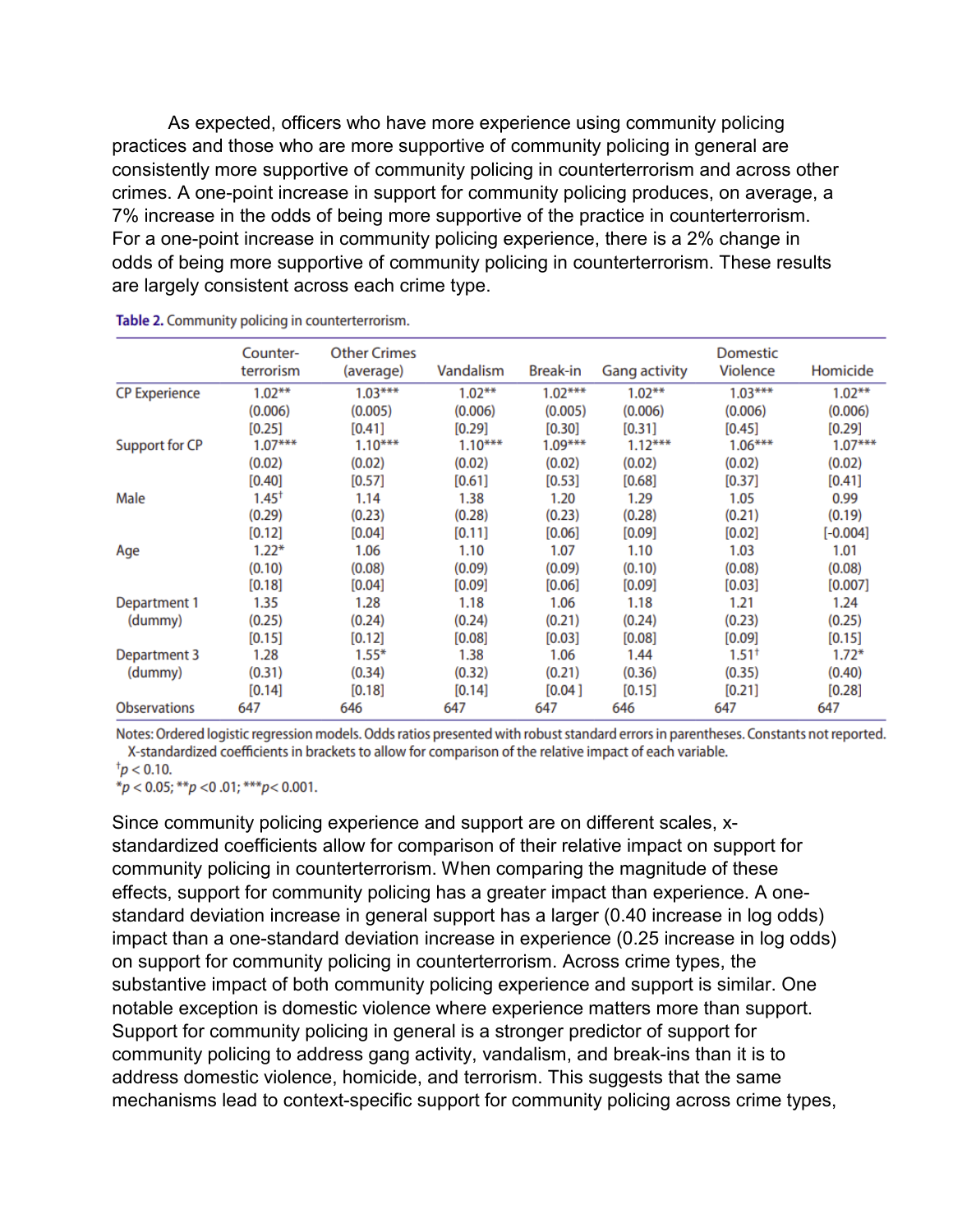though the magnitude of the impact varies. Age and gender generally do not impact support for community policing across crimes. Older officers are more supportive of community policing in counterterrorism, but there are no differences across other crimes. It is possible that experience directly dealing with terrorism and terrorism threats in the DC area over the past few decades explains this difference.

To examine differences between officers in the same department, I estimated the same models for each department separately. As shown in Table 3, results are not consistent across departments. In Department 1, general support for community policing predicts views of community policing to address terrorism and crimes overall, but community policing experience only predicts support for community policing to address non-terrorism crimes. Substantively, for a one-point increase in support for community policing, there is a 7% increase in the odds of supporting the practice in counterterrorism. Across common crimes, the change in odds ranges from 4 to 12%. A one-point increase in community policing experience yields a 2% increase in the odds of supporting community policing in counterterrorism. This effect is similar across most common crimes. To compare the relative impact of experience with and support for community policing, standardized coefficient show that a one-standard deviation increase in support (0.38 increase in log odds) has a larger impact than a one-standard deviation increase in experience (0.27 increase in log odds) on support for community policing in counterterrorism. Similarly, for most crimes, general support for community policing is a stronger predictor of crime-specific support than experience. Yet, for both domestic violence and homicide, experience was a stronger predictor than general support. This again demonstrates that the same mechanisms explain crime-specific support for community policing but their relative magnitudes vary. In Department 1, neither officer gender nor age impact support for community policing across crime types.

In Department 2, support for community policing tends to predict more favorable views of community policing to address terrorism and crime generally, but there is more variation across crime types. A one-point increase in general support for community policing leads to a 10% increase in the odds of supporting the practice in counterterrorism. Across crimes, general support ranges from no impact (domestic violence) to a 23% increase in odds (gang activity) of context-specific support for community policing. While community policing experience impacts crime-specific support for community policing in general and in Department 1, we do not find this in Department 2. The only exception is to address domestic violence – here experience with community policing matters, though general support for community policing does not. Additionally, in Department 2 male officers are more supportive of community policing in counterterrorism, but there are no gender differences in support for community policing to address other crimes. Conversely to the findings in other departments, in Department 3 neither experience with community policing nor support for community policing are related to views of community policing in counterterrorism, though support for community policing is positively related to views of community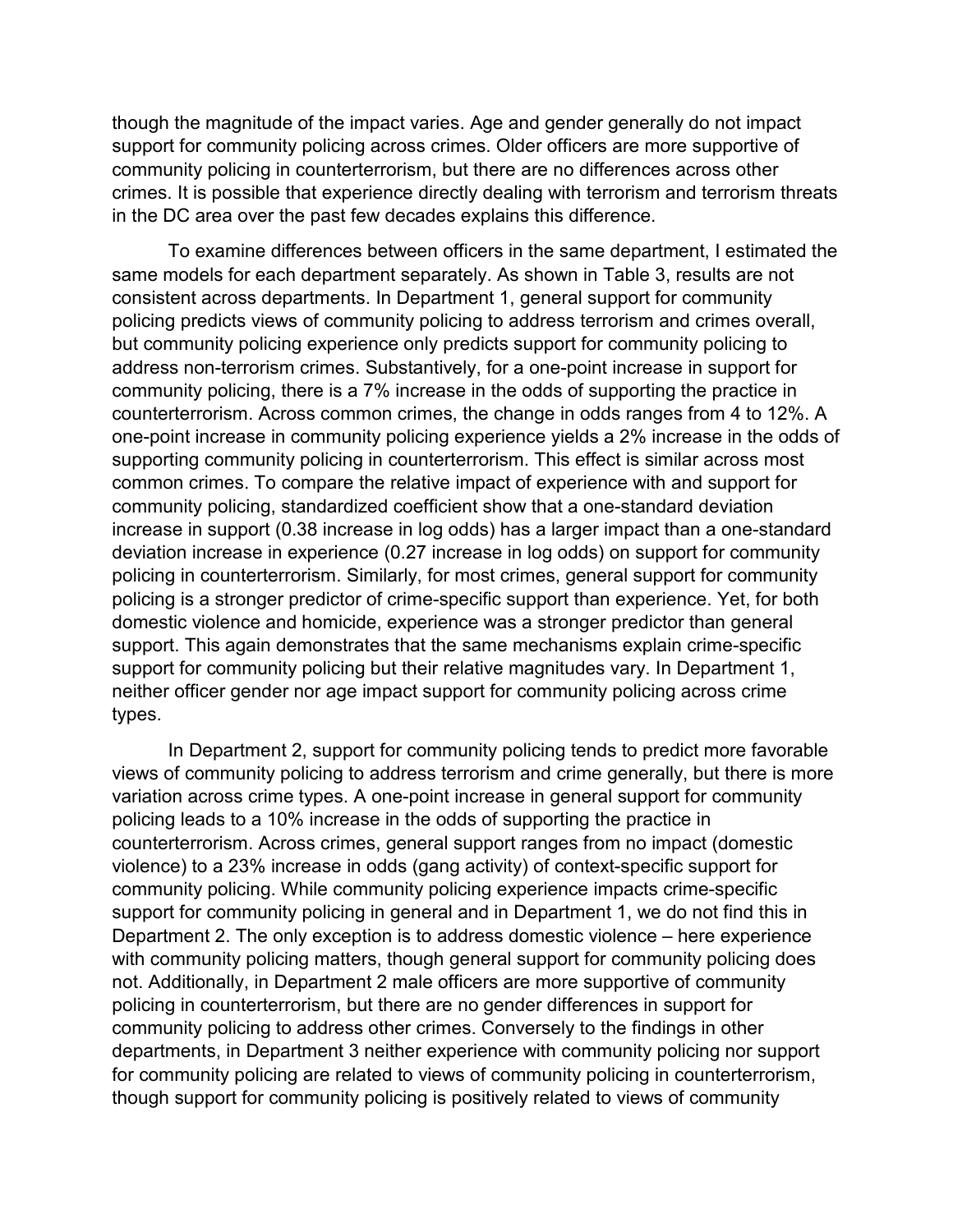policing to address other crimes. Here, older officers are more supportive of community policing in counterterrorism and a few of the more common crimes.

|                       | Counter-<br>terrorism | <b>Other crimes</b><br>(average) | Vandalism           | <b>Break-in</b>     | <b>Gang activity</b> | Domestic<br>violence | Homicide          |
|-----------------------|-----------------------|----------------------------------|---------------------|---------------------|----------------------|----------------------|-------------------|
| Department 1          |                       |                                  |                     |                     |                      |                      |                   |
| <b>CP Experience</b>  | $1.02*$               | $1.03***$                        | $1.01^+$            | $1.02***$           | $1.02***$            | $1.03***$            | $1.03***$         |
|                       | (0.007)               | (0.006)                          | (0.008)             | (0.007)             | (0.008)              | (0.008)              | (0.01)            |
|                       | [0.27]                | [0.43]                           | [0.24]              | [0.33]              | [0.37]               | [0.44]               | [0.42]            |
| <b>Support for CP</b> | $1.07***$             | $1.09***$                        | $1.12***$           | $1.10***$           | $1.10***$            | $1.07***$            | $1.04*$           |
|                       | (0.02)                | (0.02)                           | (0.02)              | (0.02)              | (0.02)               | (0.02)               | (0.02)            |
|                       | [0.38]                | [0.55]                           | [0.66]              | [0.56]              | [0.60]               | [0.38]               | [0.26]            |
| Male                  | 1.26                  | 1.13                             | 1.48                | 1.05                | 1.44                 | 1.08                 | 0.99              |
|                       | (0.35)                | (0.28)                           | (0.41)              | (0.27)              | (0.42)               | (0.25)               | (0.25)            |
|                       | [0.08]                | [0.04]                           | [0.13]              | [0.02]              | [0.12]               | [0.03]               | $[-0.003]$        |
| Age                   | 1.11                  | 0.97                             | 1.08                | 1.08                | 1.00                 | 0.88                 | 0.89              |
|                       | (0.11)                | (0.09)                           | (0.11)              | (0.12)              | (0.11)               | (0.09)               | (0.09)            |
|                       | [0.09]                | $[-0.03]$                        | [0.07]              | [0.07]              | $[-0.004]$           | $[-0.11]$            | $[-0.10]$         |
| <b>Observations</b>   | 373                   | 372                              | 373                 | 373                 | 372                  | 373                  | 373               |
| Department 2          |                       |                                  |                     |                     |                      |                      |                   |
| <b>CP Experience</b>  | 1.03 <sup>†</sup>     | $1.03*$                          | 1.02 <sup>†</sup>   | 1.02                | 1.01                 | $1.04***$            | 1.02 <sup>†</sup> |
|                       | (0.01)                | (0.01)                           | (0.01)              | (0.01)              | (0.01)               | (0.01)               | (0.01)            |
|                       | [0.36]                | [0.44]                           | [0.30]              | [0.22]              | [0.10]               | [0.55]               | [0.32]            |
| Support for CP        | $1.10***$             | $1.13***$                        | $1.14***$           | $1.12***$           | $1.23***$            | 1.07 <sup>†</sup>    | $1.09*$           |
|                       | (0.04)                | (0.04)                           | (0.04)              | (0.04)              | (0.05)               | (0.04)               | (0.04)            |
|                       | [0.61]                | [0.79]                           | [0.80]              | [0.71]              | [1.31]               | [0.41]               | [0.57]            |
| Male                  | $2.78*$               | 1.25                             | 1.03                | 1.54                | 0.84                 | 1.38                 | 1.12              |
|                       | (0.17)                | (0.53)                           | (0.42)              | (0.66)              | (0.35)               | (0.60)               | (0.44)            |
|                       | [0.39]                | [0.09]                           | [0.01]              | [0.17]              | $[-0.06]$            | [0.16]               | [0.04]            |
| Age                   | 1.17<br>(0.29)        | 0.91                             | 0.82                | 0.83                | 1.03<br>(0.26)       | 1.02<br>(0.22)       | 1.12<br>(0.23)    |
|                       | [0.14]                | (0.19)<br>$[-0.08]$              | (0.16)<br>$[-0.17]$ | (0.19)<br>$[-0.16]$ | [0.02]               | [0.01]               | [0.10]            |
| <b>Observations</b>   | 123                   | 123                              | 123                 | 123                 | 123                  | 123                  | 123               |
|                       |                       |                                  |                     |                     |                      |                      |                   |
| Department 3          |                       |                                  |                     |                     |                      |                      |                   |
| <b>CP Experience</b>  | 1.01                  | 1.02                             | $1.02*$             | 1.02                | 1.02 <sup>†</sup>    | $1.03*$              | 1.00              |
|                       | (0.01)                | (0.01)                           | (0.01)              | (0.01)              | (0.01)               | (0.01)               | (0.01)            |
|                       | [0.12]                | [0.28]                           | [0.37]              | [0.27]              | [0.29]               | [0.40]               | $[-0.06]$         |
| Support for CP        | 1.05                  | $1.08**$                         | 1.06 <sup>†</sup>   | $1.06*$             | $1.07*$              | 1.05                 | $1.10***$         |
|                       | (0.03)                | (0.03)                           | (0.04)              | (0.03)              | (0.04)               | (0.03)               | (0.03)            |
|                       | [0.27]                | [0.49]                           | [0.36]              | [0.39]              | [0.43]               | [0.29]               | [0.59]            |
| Male                  | 0.92                  | 0.96                             | 1.66                | 1.33                | 1.63                 | 0.74                 | 0.81              |
|                       | (0.42)                | (0.61)                           | (0.83)              | (0.63)              | (1.03)               | (0.41)               | (0.40)            |
|                       | $[-0.02]$             | $[-0.01]$                        | [0.16]              | [0.08]              | [0.15]               | $[-0.09]$            | $[-0.06]$         |
| Age                   | $1.50*$<br>(0.27)     | $1.34*$                          | $1.37*$             | 1.21<br>(0.22)      | $1.45*$<br>(0.25)    | $1.44*$              | 1.19              |
|                       | [0.38]                | (0.18)<br>[0.28]                 | (0.21)<br>[0.30]    | [0.18]              | [0.35]               | (0.24)<br>[0.35]     | (0.21)            |
| <b>Observations</b>   | 151                   | 151                              | 151                 | 151                 | 151                  | 151                  | [0.16]<br>151     |
|                       |                       |                                  |                     |                     |                      |                      |                   |

Table 3. Community policing in counterterrorism by department.

Notes: Ordered logistic regression models. Odds ratios presented with robust standard errors in parentheses. Constants not reported. X-standardized coefficients in brackets to allow for comparison of the relative impact of each variable.

 $\frac{1}{p}$  < 0.10.

 $*_p$  < 0.05; \*\* p < 0.01; \*\*\* p < 0.001.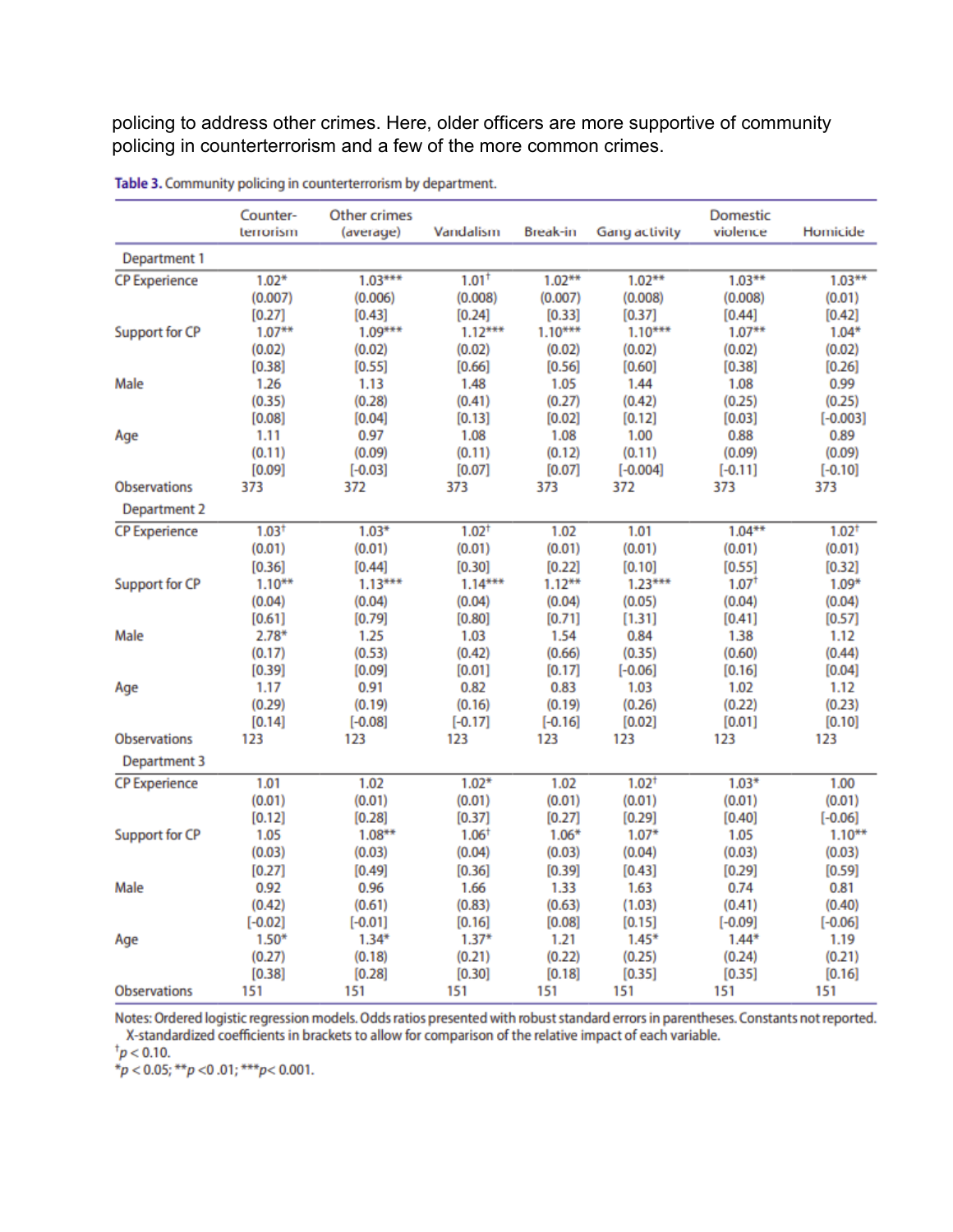### **Discussion**

The starting questions for this study were: do officers differ in their support for community policing to address terrorism and more common crimes? And, if there are differences, why are some officers more supportive of community policing in counterterrorism than others? Results demonstrate that there are between-officer differences – but few within-officer differences – in support for community policing across contexts. Essentially, officers who are supportive of community policing to address common crimes are generally supportive of community policing in counterterrorism as well. This suggests that support for community policing to address specific crimes may be more individual than departmental, which is in line with previous research on perceptions of community policing overall (Lurigio & Skogan, 1994).

The present study finds evidence to support my general argument that officerlevel factors are a strong predictor of community policing in the context of counterterrorism. Results of the aggregate analyses across departments demonstrate that officers who are more supportive of community policing in general also think these practices are appropriate in the context of counterterrorism. Additionally, greater community policing experience is related to more support for community policing to address terrorism and other crimes. While the magnitude of the impact varied by crime type, both experience and general support matter. Overall, the story is a fairly straightforward one: officers tend to think that community policing is appropriate across a range of crimes, and officers who have more experience with community policing and those who are more supportive of it as a whole are more likely to generalize these thoughts across contexts. Officers' views on a practice can impact implementation (Worden & McLean, 2017), so more positive views on community policing should increase procedurally just behaviors with communities. While it is not clear what percentage of officers need to support community policing for it to have a meaningful impact on department-level practice, more officer-level support is surely better. There may be a tipping point at which additional officer-level support does not matter, but examining that is beyond the current scope. Still, information is critical to counterterrorism and engagement in procedurally just behaviors that could increase public cooperation with law enforcement is beneficial.

While experience with and support for community policing have positive downstream implications, these factors impact context-specific support to varying degrees. Despite the clear aggregate findings, the disaggregated results show meaningful differences in what impacts support for community policing across crimes. In Department 1, both experience and general support impact context specific support for community policing. In Department 3, neither mattered. The results were mixed in Department 2. Differing results across departments demonstrates three key things. First, the factors that impact officer-level support for community policing across contexts are not uniform. Second, department-level factors may be important on understanding officer-level support for policy. Third, these findings highlight the importance of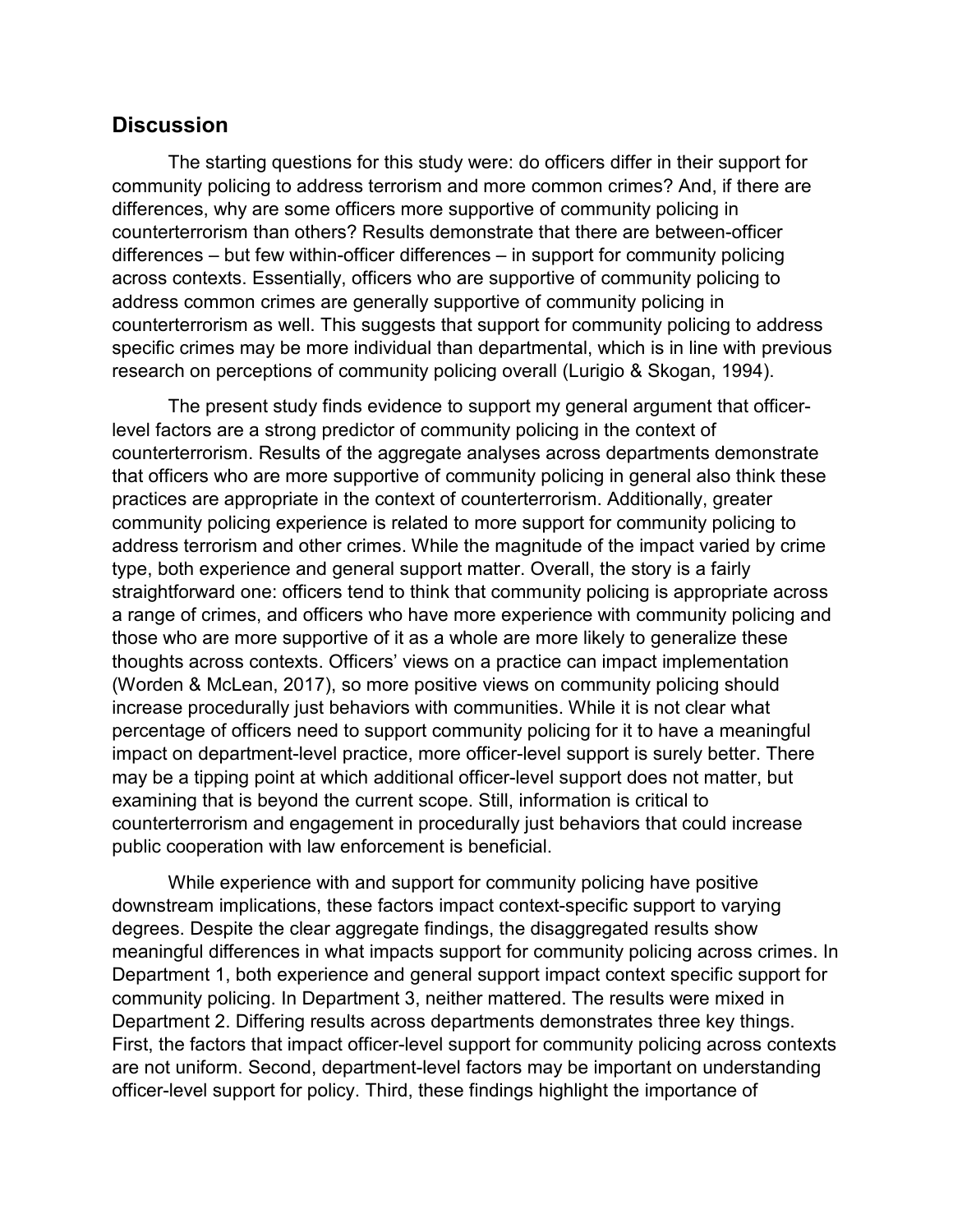comparing support for community policing across departments to see where department-level factors may impact results in a way that is not detected in aggregate analyses.

#### **Future directions**

In the Washington D.C. metropolitan area, terrorism is a salient concern. The participating departments have direct experience with terrorist attacks and protecting potential hard and symbolic targets. In jurisdictions where terrorism is less of a concern, officers may not be as supportive of community policing to address it since terrorism feels less relevant to them. In such departments, we may see more within-person variation in support for community policing across common crime types. We may also see lower support for community policing to address other crimes viewed as less salient in their jurisdictions.

Disaggregating analyses by department showed variance in some results when compared to the overall findings. Similarly, aggregate results paint a picture that is not equally applicable to each department. Had this project focused only on the averages across department or on any one of the participating departments, the results would have been different. It is important to understand department-level differences in why some officers are more supportive of community policing across crime types. Qualitative work can help to unpack the mechanisms at work and how those mechanisms vary across departments. Additionally, department-level differences such as those found in this study may be common. In policing studies more broadly, comparative work across departments can help to identify and unpack how department-level factors and individual-level factors interact and impact policing practice.

#### **Policy recommendations**

This project addresses the unresolved question of identifying and explaining officer-level differences in support for community policing to address terrorism and common crimes. While experience with community policing does not impact contextspecific support in all cases, there are other positive downstream implications of the practice. Nationally, there has been a vigorous debate on police reform in general and in the context of counterterrorism. Community policing has been suggested as a powerful tool to build citizen-police relationships. In this regard, community policing can have a positive impact on public perception and action even when it does not impact officer-level views.

Across models, general support for community policing was the strongest predictor of support for community policing in counterterrorism. Two ways to increase general support for community policing are rewarding it and demonstrating its benefits. First, implementing mechanisms for officers to further engage in and be rewarded for community policing practices can have a positive impact on officer-level views of the practice. Second, to foster support for community policing across contexts, it is important to increase officer buy-in. One way to accomplish this is to highlight the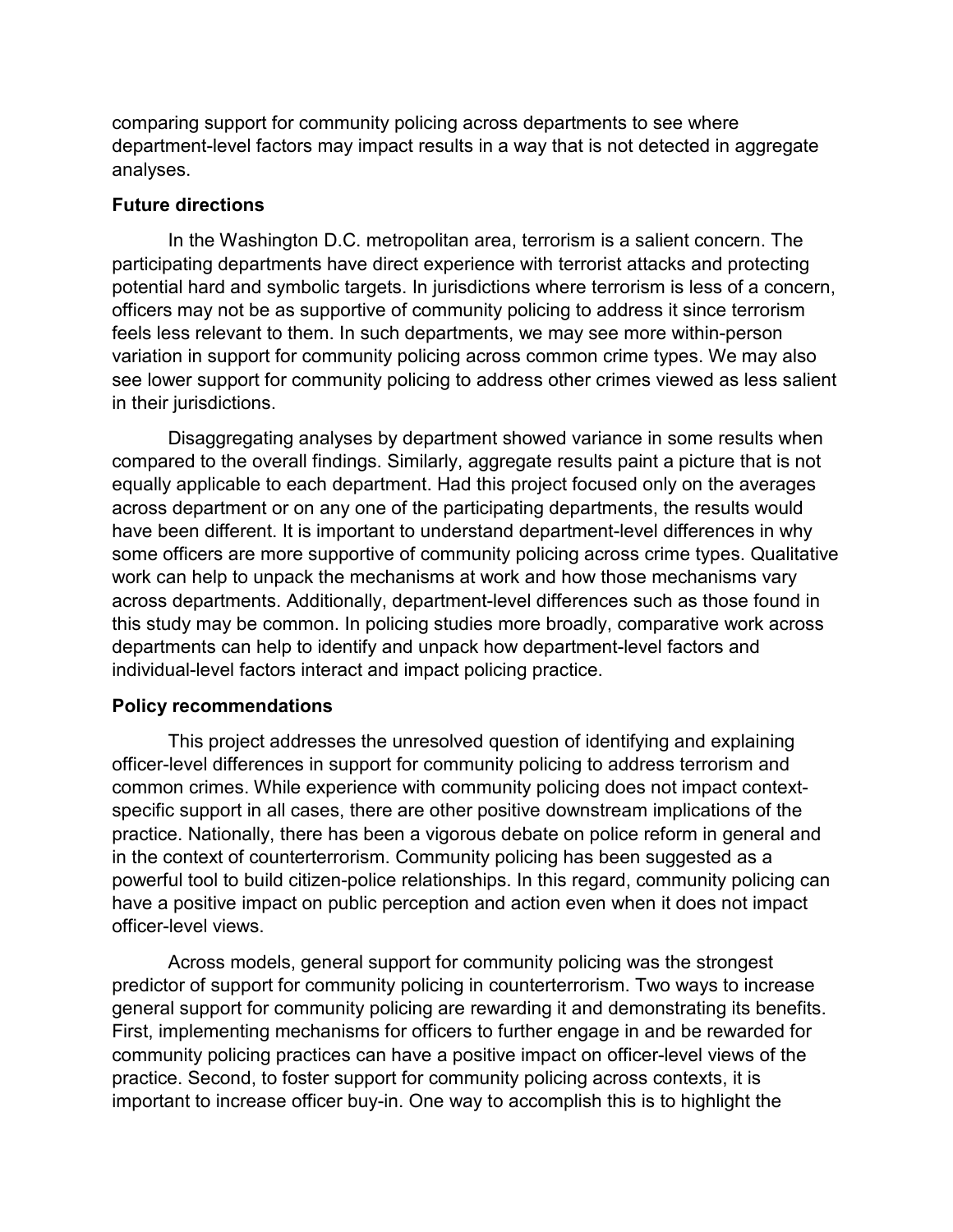benefits of community policing from the public's perspective. Just as officers generally think that community policing is compatible with counterterrorism, community members indicate that cooperation with police in counterterrorism is similar to cooperation more generally (Kearns, 2016). Greater relationship building efforts with communities overall, as well as in communities with members who may be at greater risk of engaging in this violence, is critical to effective counterterrorism and policing more broadly.

# **Conclusions**

In the present study, I examined officer-level views of community policing to address a range of crimes. The challenge here is not new to policing – officers often have different priorities and views than their commanders. While research has previously demonstrated that demographic factors impact officer support for community policing in general, scholars had not unpacked this further to examine differences in support for community policing across contexts. Yet, officers encounter myriad situations and dynamic threats that may not be deemed equally useful to approach with proactive, relationship building means. Public narratives often focus on tough tactics in both crime control generally and counterterrorism specifically, yet relationship building between police and communities may actually encourage the most cooperation. I examined how officers navigate these competing ideas to form views on community policing across crime types. Findings in this study show that crime-specific support for community policing appears fairly stable within each officer. In short, officers who support community policing to address common crimes are likely to view the practice favorably in counterterrorism as well. Conversely, officers with less favorable views toward community policing overall and those with less experience engaging in community policing are less supportive of the practice.

This project presents some challenges that should be unpacked further. While an officer's views on community policing are similar across crime types, research shows that this is not the case across racial groups (Kearns, 2017). Police officers encounter dynamic situations that may impact support for proactive policing practices. As such, questions remain about how other contextual factors, and the interactions among these factors, impact both officer-level support for and engagement in community policing and how communities respond to policing officers across situations.

# **Notes**

1. https://www.washingtonpost.com/graphics/national/isis-suspects/

2. Tyler (2006) defines legitimacy as 'a psychological property of an authority, institution, or social arrangement that leads those connected to it to believe that it is appropriate, proper, and just.'.

3. Path dependency suggests that it is more difficult, and perhaps impossible, to change course once a policy is implemented (Schneider & Ingram, 2005).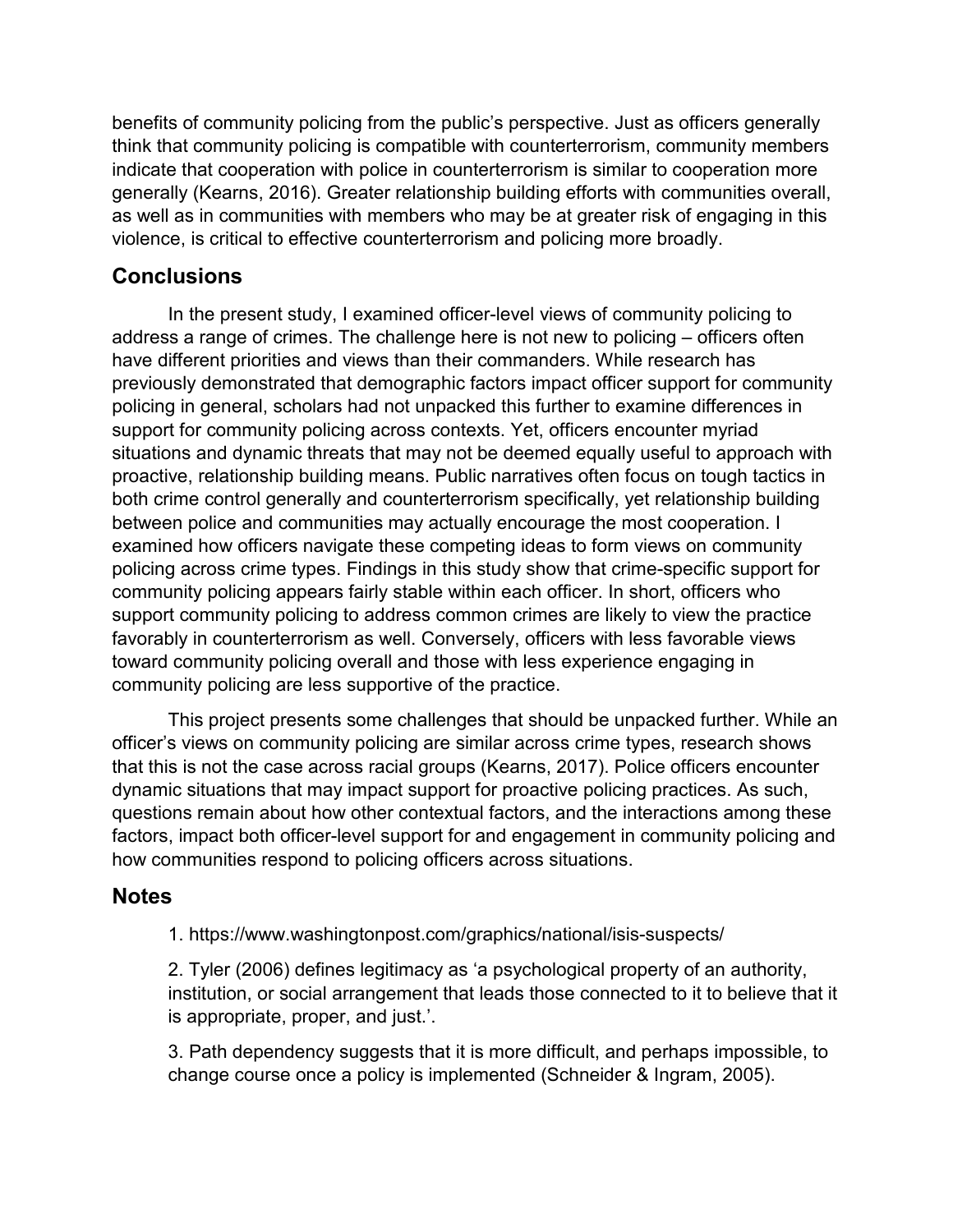4. In Department 1, 69.80% of patrol officers were asked to participate and 94.85% did. In Department 2, 84.38% of patrol officers were asked to participate and 98.54% did. In Department 3, 71.74% of patrol officers were asked to participate and 97.58% did.

5. Paoline and Terrill (2013) used a list of officers in each department to track who had been asked to participate and who had not to ensure that everyone was given the opportunity. In the present study, none of the police chiefs would provide access to personnel information to use this method.

6. Since the term 'community policing' can mean different things to different people, I did not use this term in the survey. Rather, I asked about 'relationship building,' the core underlying aim of community policing.

7. The correlation between support for relationship building to address terrorism vs. other crimes is 0.64.

8. While general support and specific support for a range of topics are related to one another, they are often not synonymous. As expected, general support for community policing is correlated with context specific levels of support. Correlations between general support for community policing and each of the context specific measures of support range from 0.22 to 0.35. This indicates a positive relationship, but also demonstrates the difference between general and specific support for community policing.

9. Correlation between these variables is 0.48.

10. In an ideal world, experience with community policing might be measured by real-world observations of officers over time in a department. Yet, this is infeasible due to resource constraints. Additionally, inferences could be hindered if officers behave differently knowing they were being watched (the Hawthorne effect). To capture community policing experience at the individual-level across the whole department, survey methods are necessary. Surveys, however, have space constraints. While there are numerous behaviors and actions that could fall within the community policing framework, it was necessary to cull the list to a limited number of questions that still capture the essence of the practice.

11. Police functions: (1) Trying to reduce fear of crime amongst the public is beyond the scope of policing; (2) Police should provide the same quality of service to all members of the public; (3) In the last week, what percentage of your time on duty was spent engaging in patrol?; (4) In the last week, what percentage of your time on duty was spent responding to calls to service?; (5) In the last week, how often did you intervene with individuals who are at risk of being victim of crime?; (6) In the last week, how often did you intervene with individuals who are at risk of committing crime?; and, (7) In the last week, how often did you engage in activities that would reduce criminal opportunities?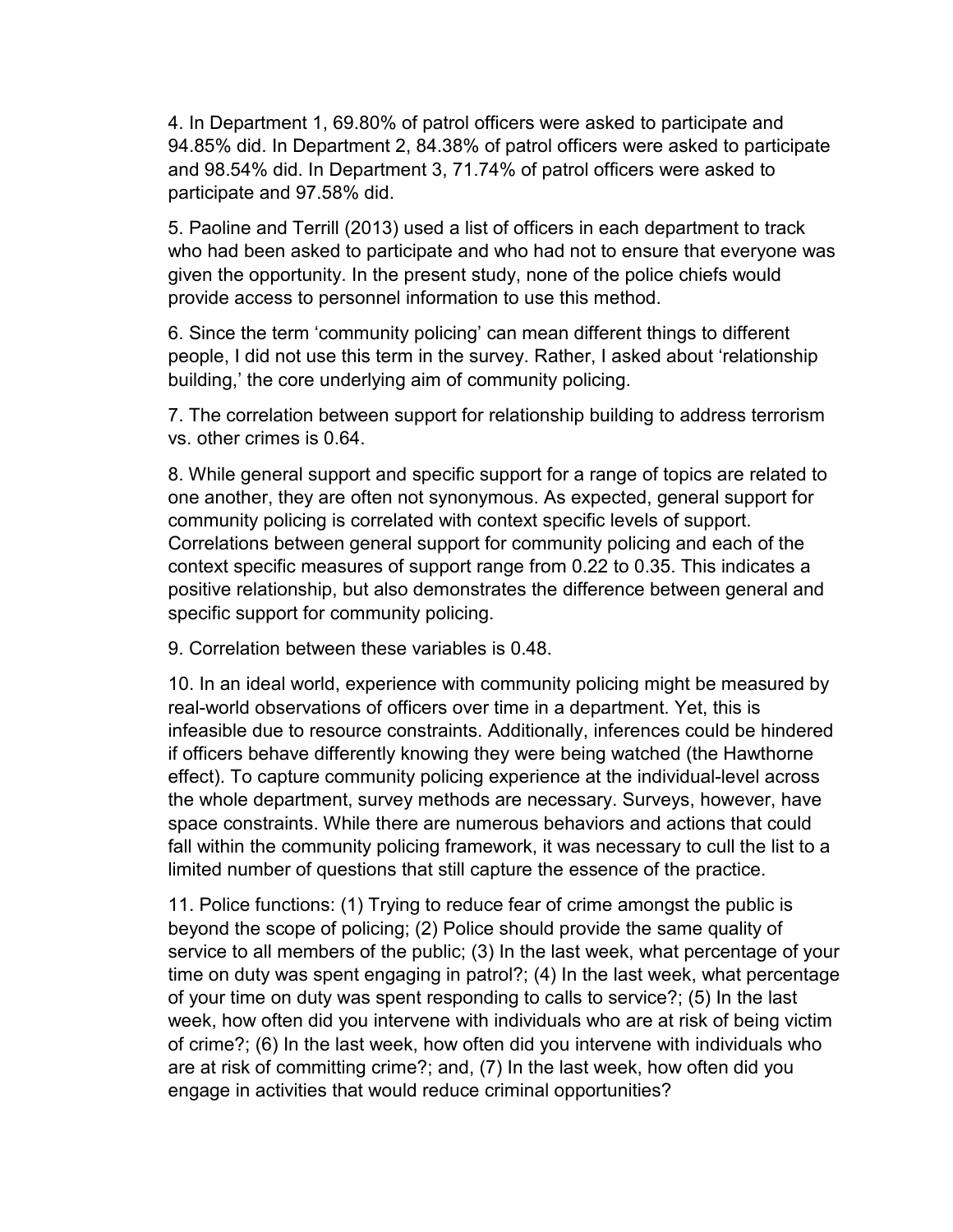12. Organizational adaptation: (1) Who is primarily responsible for selecting problems in the community that deserve police attention?; (2) You have autonomy to decide how to best respond to community issues; (3) You can voice concerns about a police or practice to a direct supervisor without fear of punishment; (4) How often does your beat change; (5) Executives in your department support efforts to engage with all members of the community; (6) Your department provides sufficient training on how to engage with the public; (7)Your relationships with community members are important for your performance reviews; and, (8) Your department adjusts its practices in response to community needs.

13. Problem orientation: (1) The following questions measure problem orientation: Your department emphasizes reacting to individual incidents rather than solving community problems; (2) Your department prioritizes building partnerships with members of the community; and (3) Your department focuses on underlying factors that can lead to crime.

14. Community engagement: (1) Your department shares information with the public by holding meetings; (2) Your department educates members of the community about police practices; and, (3) Your department partners with other groups that impact the quality of life in the area.

15. Countervailing forces: (1) Racial profiling is an acceptable practice in your department; (2) Officers in your department are demographically representative of the community (3) Treating people differently based on appearance is an acceptable practice in your department; (4) Executives in your department make it difficult for officers to engage in a positive manner with members of the community; (5) Your department puts obstacles in the way of officers who want to engage with members of the community; (6) Your department's commitment to building relationships with members of the community is more symbolic than genuine.

16. Correlations among each of these five dimensions (four of community policing experience and one of countervailing forces) range from 0.13 to 0.63. Models are reported using an additive index of community policing experience. As a robustness check I also estimated each model using each of these dimensions and the results were substantively and significantly the same.

17. The following questions measure general support for community policing: (1) Relationship building with the public is ineffective for crime control; (2) Relationship building with the public is a worthwhile approach for police agencies; (3) Relationship building with the public is the future of policing; (4) Police agencies that engage in relationship building with the police are less effective; (5) Individual officers in your department sometimes disobey directives of the department leaders; (6) You support an emphasis on reacting to individual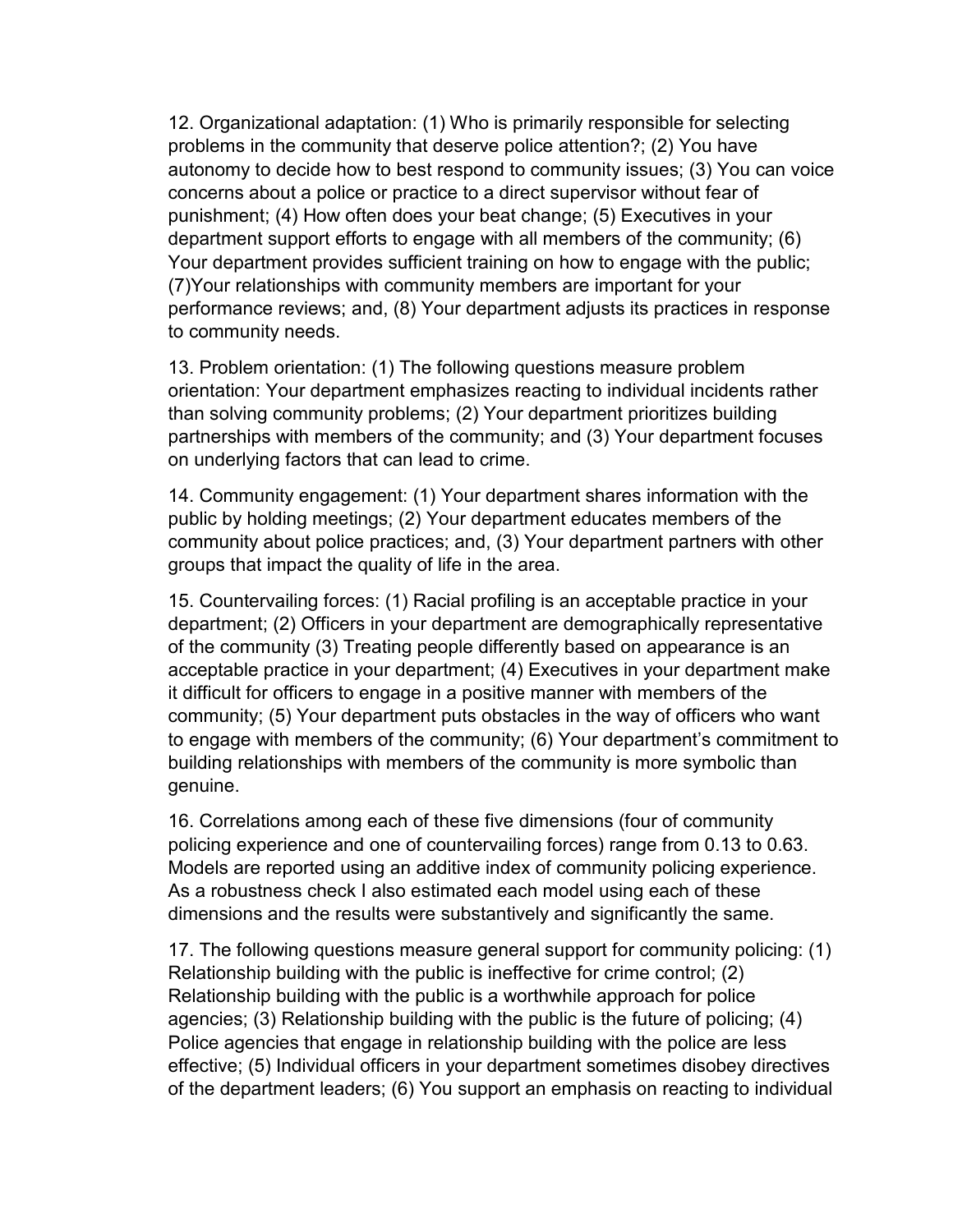incidents rather than solving community problems; (7) You support adjusting policing practices in response to community needs; and, (8) You support efforts to engage in positive interactions with all members of the community.

18. While officers generally thought that community policing was at least as appropriate in counterterrorism as it is in more common crime control, not all officers agree with this. To probe mechanisms that may impact different views on the usefulness of community policing across crime types, I estimated a number of multinomial logistic regression models comparing three groups of officers: those with similar views on community policing across contexts ( $N = 558$ ), those who are more supportive of community policing in counterterrorism than for common crimes ( $N = 117$ ), and those who are less supportive of community policing to address terrorism than other crimes  $(N = 38)$ , These models examined the impact of several officer-level factors – age, gender, education, race, and support for community policing with minorities – and department-level differences. None of these factors significantly explained either group of officers whose views on community policing in counterterrorism different from their views on the practice to address more common crimes. Additionally, there were no department-level differences in each of these categories, F(2, 710)=0.16,  $p = 0.85$ .

19. There are, of course, concerns about officers responding honestly to potentially sensitive questions at work. It is possible that some officers provide socially desirable responses. Alternatively, officers may give the same responses across multiple questions because that is their true view. To account for these possible explanations, I estimate all models to include and exclude 'straightliners.' First, I estimated all models to exclude participants who straight-lined their response across the majority of the questions that comprise the independent variables. Second, I estimated all models excluding participants who straightlined the dependent variable. Across all models, these exclusions did not alter the results. The models reported include all participants.

20. Models were also estimated without age and gender included and the results are unchanged.

# **Acknowledgements**

I would like to thank Gary LaFree, Kristina Lugo, Edward R. Maguire, Joseph K. Young, and Thomas Zeitzoff for providing feedback on this project at various stages. Emma Ashooh provided valuable research assistance.

# **Disclosure statement**

No potential conflict of interest was reported by the author.

# **Funding**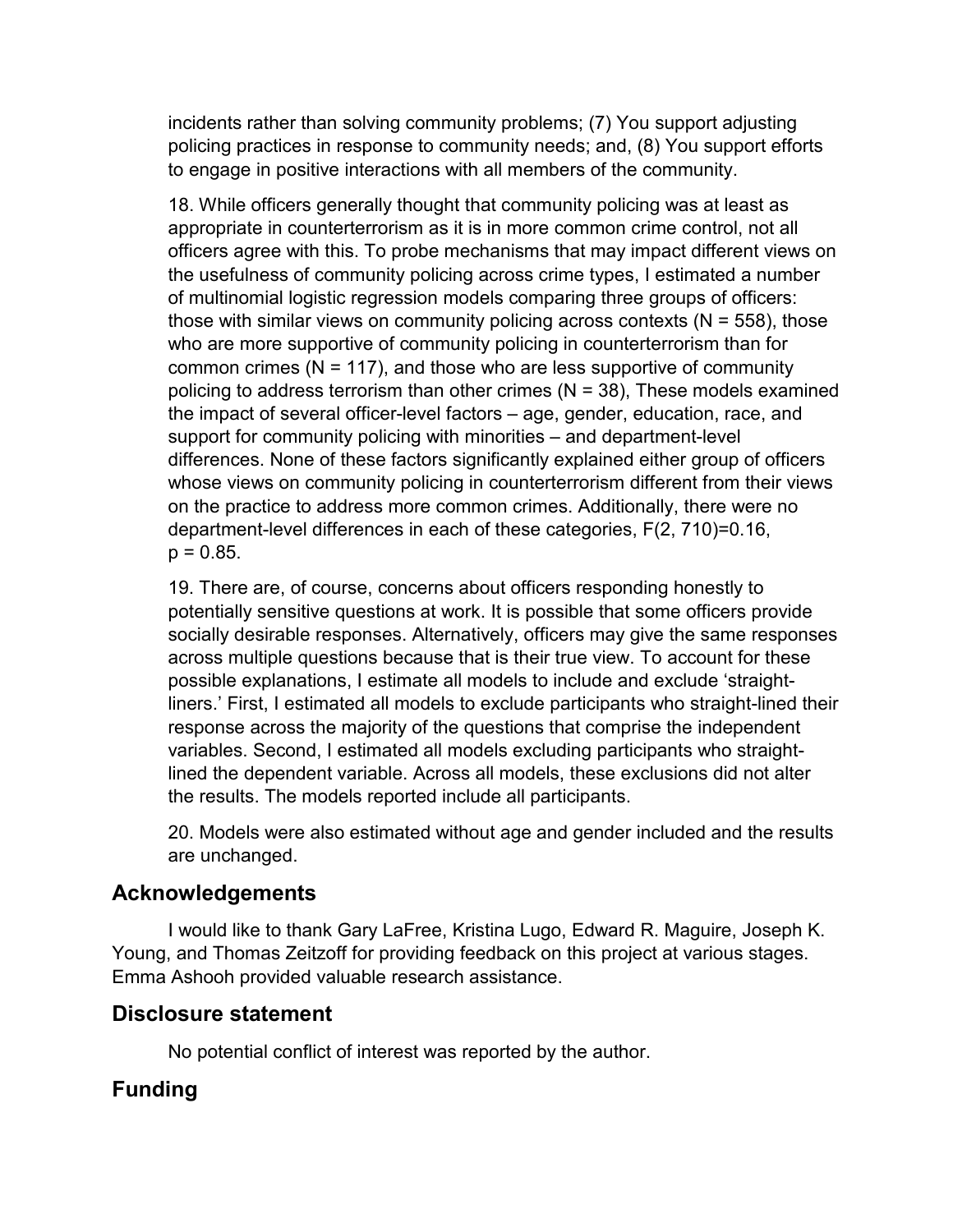This research was supported by the American University Dissertation Research Award. Notes on contributor Erin M. Kearns is an Assistant Professor in the Department of Criminology & Criminal Justice at the University of Alabama. Her research seeks to understand the relationships among terrorism, law enforcement, and the public. Her work has been funded through a number of sources, including the National Consortium for the Study of and Responses to Terrorism (START). Her work has been featured on CNN, NPR, the Washington Post, and Vox. She has served as a consultant for the Police Foundation and the Department of Justice's Office of Community Oriented Policing.

# **References**

- Aziz, S. F. (2014). Policing terrorists in the community. Harvard National Security Journal, 5, 147.
- Brandl, S. G., Frank, J., Worden, R. E., & Bynum, T. S. (1994). Global and specific attitudes toward the police: Disentangling the relationship. Justice Quarterly, 11(1), 119–134.
- Briggs, R. (2010). Community engagement for counterterrorism: Lessons from the United Kingdom. International Affairs, 86(4), 971–981.
- Carter, J. G., & Carter, D. L. (2012). Law enforcement intelligence: Implications for selfradicalized terrorism. Police Practice and Research, 13(2), 138–154.
- Chappell, A. T., & Gibson, S. A. (2009). Community policing and homeland security policing: Friend or foe? Criminal Justice Policy Review, 326–343.
- Clarke, R. V. G., & Newman, G. R. (2006). Outsmarting the terrorists. Portsmouth, NH: Greenwood Publishing Group.
- Community Policing Consortium, Publicity Manager, & United States of America. (1994). Understanding community policing: A framework for action.
- Cordner, G. (1995). Community policing: Elements and effects. Police Forum, 5(3), 1– 16.
- Cordner, G. (2014). Community policing. The Oxford handbook of police and policing, 148–171.
- Davis, L. M., Pollard, M., Ward, K., Wilson, J. M., Varda, D. M., Hansell, L., & Steinberg, P. (2010). Long-term effects of law enforcement's post-9/11 focus on counterterrorism and homeland security. Santa Monica, CA: Rand Corporation.
- Department of Justice. (2005). Four men indicted on terrorism charges related to conspiracy to attack military facilities, other targets. Press Release. Retrieved from [https://www.justice.gov/archive/opa/pr/2005/August/05\\_crm\\_453.html](https://www.justice.gov/archive/opa/pr/2005/August/05_crm_453.html)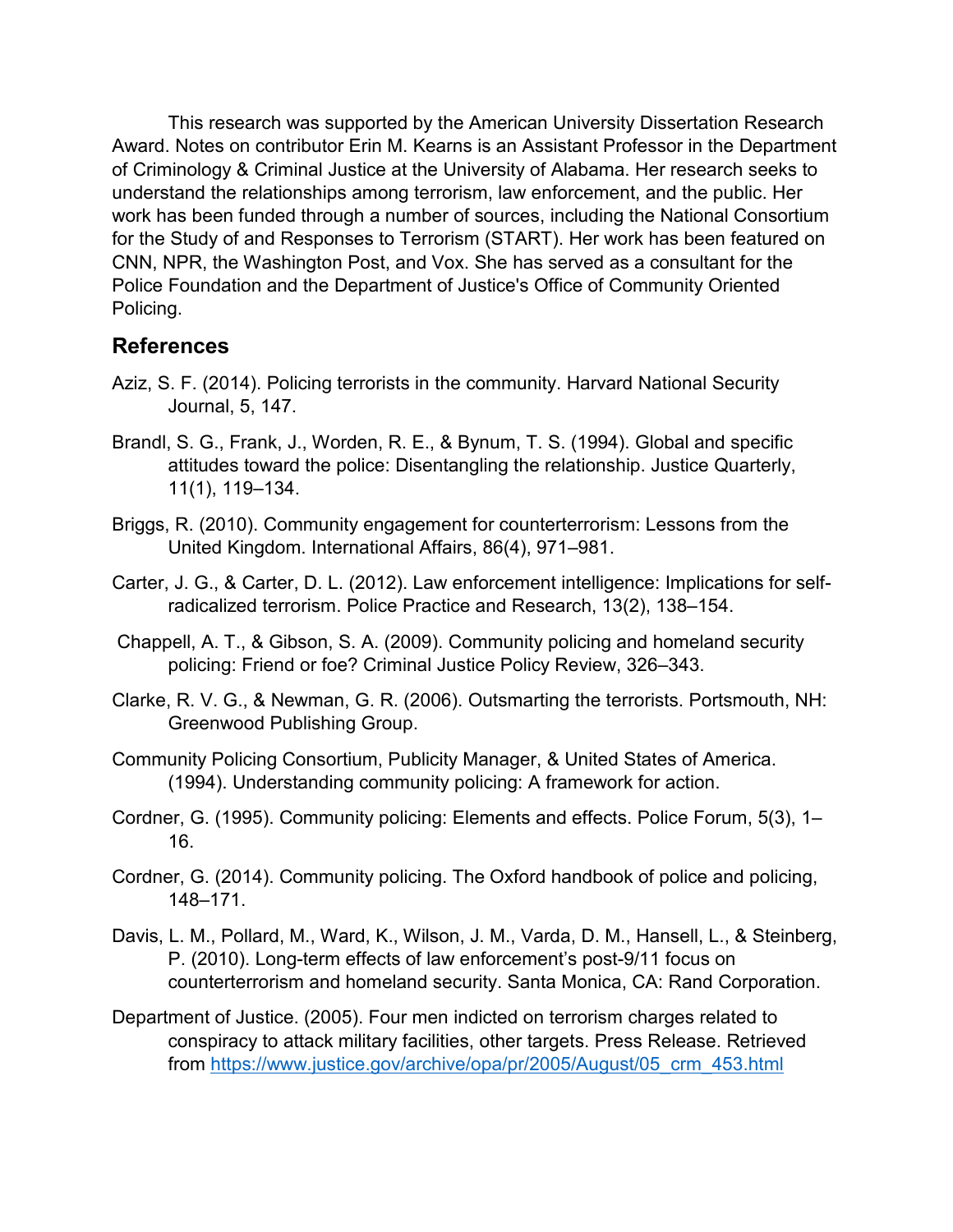- Department of Justice. (2015). Presidential task force on 21st century policing. Office of Community Oriented Policing Services (COPS).
- Fiorina, M. P., Abrams, S. J., & Pope, J. C. (2005). Culture war?. New York, NY: Pearson Longman.
- Friedmann, R. R., & Cannon, W. J. (2007). Homeland security and community policing: Competing or complementing public safety policies. Journal of Homeland Security and Emergency Management, 4(4). Article 2.
- Gelman, A., & Hill, J. (2006). Data analysis using regression and multilevel/hierarchical models. Cambridge: Cambridge University Press.
- Goertz, G. (2006). Social science concepts: A user's guide. Princeton, NJ: Princeton University Press.
- Henry, V. E. (2002). The need for a coordinated and strategic local police approach to terrorism: A practitioner's perspective. Police Practice and Research, 3(4), 319– 336.
- Holden, G. (2009). Learning from 9/11: Organizational change in the New York City and Arlington County, Va., police departments. Collingdale, PA: DIANE Publishing.
- Innes, M. (2006). Policing uncertainty: Countering terror through community intelligence and democratic policing. The ANNALS of the American Academy of Political and Social Science, 605(1), 222–241.
- Kearns, E. M. (2016). If you see something, do you say something?: The role of legitimacy and rust in policing minority communities in counter terrorism (Doctoral dissertation). Retrieved from ProQuest. (10239839).
- Kearns, E. M. (2017). Why are some officers more supportive of community policing with minorities than others? Justice Quarterly, 34(7), 1213–1245.
- Kelling, G. L, & Coles, C. M. (2011). Keeping Americans safe: Best practices to improve community policing and to protect the public. Goldwater Institute Policy Report. Phoenix, AZ.
- LaFree, G., & Bersani, B. E. (2014). County-level correlates of terrorist attacks in the United States. Criminology & Public Policy, 13(3), 455–481.
- Lafree, G., & Hendrickson, J. (2007). Build a criminal justice policy for terrorism. Criminology & Public Policy, 6(4), 781–790.
- Lewis, S., Rosenberg, H., & Sigler, R. T. (1999). Acceptance of community policing among police officers and police administrators. Policing: An International Journal of Police Strategies & Management, 22(4), 567–588.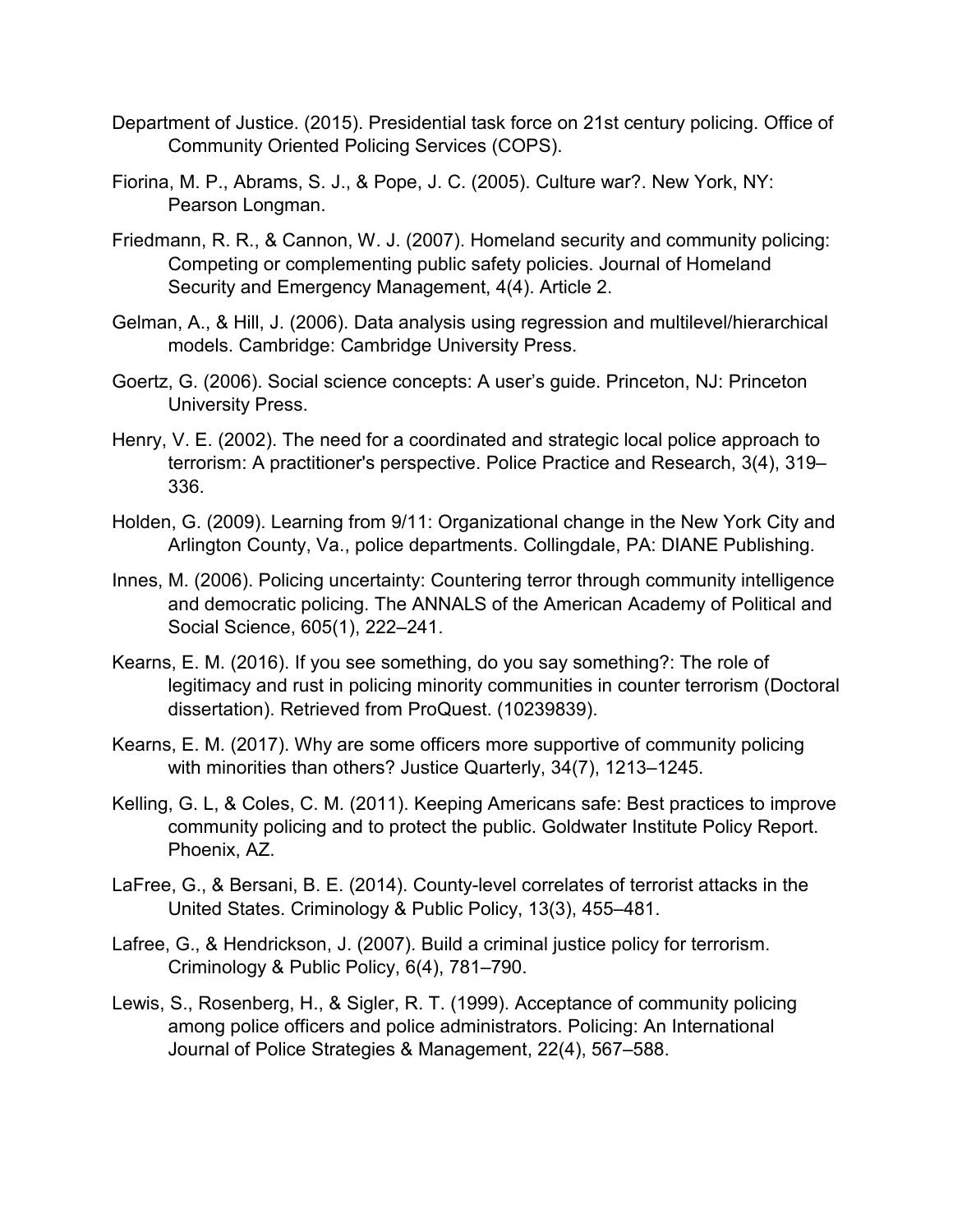- Lurigio, A. J., & Skogan, W. G. (1994). Winning the hearts and minds of police officers: An assessment of staff perceptions of community policing in Chicago. Crime & Delinquency, 40(3), 315–330.
- MacDonald, J. M. (2002). The effectiveness of community policing in reducing urban violence. Crime & Delinquency, 48(4), 592–618.
- Maguire, E. R. & Wells, B. (Eds.). (2009). Implementing community policing: Lessons from 12 Agencies. Washington, DC: Office of Community Oriented Policing Services.
- Marcoa, D. (2015). Police history: How trooper Charlie Hanger caught the Oklahoma city bomber. PoliceOne.com. [https://www.policeone.com/oklahoma-city](https://www.policeone.com/oklahoma-city-bombing/articles/8527487-Police-History-How-Trooper-CharlieHanger-caught-the-Oklahoma-City-bomber/)[bombing/articles/8527487-Police-History-How-Trooper-CharlieHanger-caught](https://www.policeone.com/oklahoma-city-bombing/articles/8527487-Police-History-How-Trooper-CharlieHanger-caught-the-Oklahoma-City-bomber/)[the-Oklahoma-City-bomber/](https://www.policeone.com/oklahoma-city-bombing/articles/8527487-Police-History-How-Trooper-CharlieHanger-caught-the-Oklahoma-City-bomber/)
- McGarrell, E. F., Freilich, J. D., & Chermak, S. (2007). Intelligence-led policing as a framework for responding to terrorism. Journal of Contemporary Criminal Justice, 23(2), 142–158.
- Mockaitis, T. (2003). Winning hearts and minds in the 'war on terrorism'. Small Wars and Insurgencies, 14(1), 21–38.
- Murray, J. (2005). Policing terrorism: A threat to community policing or just a shift in priorities? Police Practice and Research, 6(4), 347–361.
- Novak, K. J., Alarid, L. F., & Lucas, W. L. (2003). Exploring officers' acceptance of community policing: Implications for policy implementation. Journal of Criminal Justice, 31(1), 57–71.
- Oliver, W. M. (2004). Stress in small town and rural law enforcement: Testing the assumptions. American Journal of Criminal Justice, 29(1), 37–56.
- Oliver, W. M. (2006). The fourth era of policing: Homeland security. International Review of Law Computers & Technology, 20(1–2), 49–62.
- Ortiz, C. W., Hendricks, N. J., & Sugie, N. F. (2007). Policing terrorism: The response of local police agencies to homeland security concerns. Criminal Justice Studies, 20(2), 91–109.
- Paoline, E. A., III (2004). Shedding light on police culture: An examination of officers' occupational attitudes. Police Quarterly, 7(2), 205–236.
- Paoline, E. A., & Terrill, W. (2013). Police culture: Adapting to the strains of the job. Durham, NC: Carolina Academic Press.
- Schneider, A. L., & Ingram, H. M. (2005). Deserving and entitled: Social constructions and public policy. New York, NY: SUNY Press.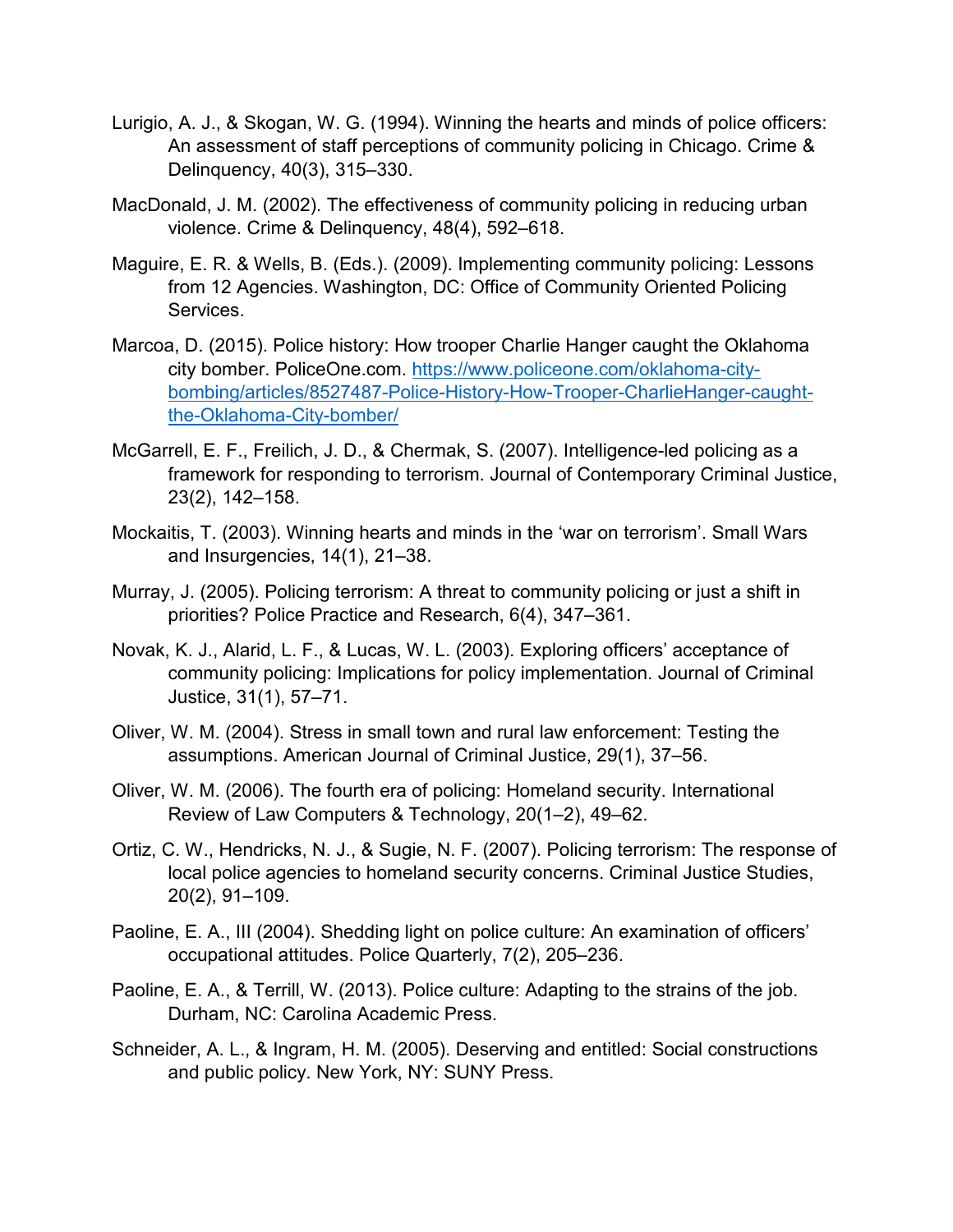- Sibley, C., Liu, J., & Kirkwood, S. (2006). Towards a social representations theory of attitude change: The effect of message framing on general and specific attitudes toward equality and entitlement. New Zealand Journal of Psychology, 35(1), 3.
- Skogan, W. G. (2005). Citizen satisfaction with police encounters. Police Quarterly, 8(3), 298–321.
- Skogan, W. G., & Frydl, K. (Eds.). (2004). Fairness and effectiveness in policing: The evidence. Washington, DC: The National Academies Press.
- Skogan, W. G., & Hartnett, S. M. (1997). Community policing, Chicago style. Oxford: Oxford University Press.
- Sunshine, J., & Tyler, T. R. (2003). The role of procedural justice and legitimacy in shaping public support for policing. Law & Society Review, 37(3), 513–548.
- Tyler, T. R. (1990). Why people obey the law: Procedural justice, legitimacy, and compliance. New Haven, CT: Yale University Press.
- Tyler, T. R. (2001). Public trust and confidence in legal authorities: What do majority and minority group members want from the law and legal institutions? Behavioral Sciences & the Law, 19(2), 215–235.
- Tyler, T. R. (2003). Procedural justice, legitimacy, and the effective rule of law. Crime and Justice, 30, 283–357.
- Tyler, T. R. (2005). Policing in black and white: Ethnic group differences in trust and confidence in the police. Police Quarterly, 8(3), 322–342.
- Tyler, T. R. (2006). Why people obey the law. Princeton, NJ: Princeton University Press.
- Tyler, T. R. (2011). Trust and legitimacy: Policing in the USA and Europe. European Journal of Criminology, 8(4), 254–266.
- Vining, J., & Ebreo, A. (1992). Predicting recycling behavior from global and specific environmental attitudes and changes in recycling opportunities1. Journal of Applied Social Psychology, 22(20), 1580–1607.
- Weisburd, D., & Eck, J. E. (2004). What can police do to reduce crime, disorder, and fear? The Annals of the American Academy of Political and Social Science, 593(1), 42–65.
- Williams, M. J., Horgan, J. G., & Evans, W. P. (2016). Evaluation of a multi-faceted, US community-based, Muslim-led CVE program. National Institute of Justice, Office of Justice Programs, US Department of Justice.
- Worden, R. E., & McLean, S. J. (2017). Mirage of police reform: Procedural justice and police legitimacy. Oakland, CA: University of California Press.